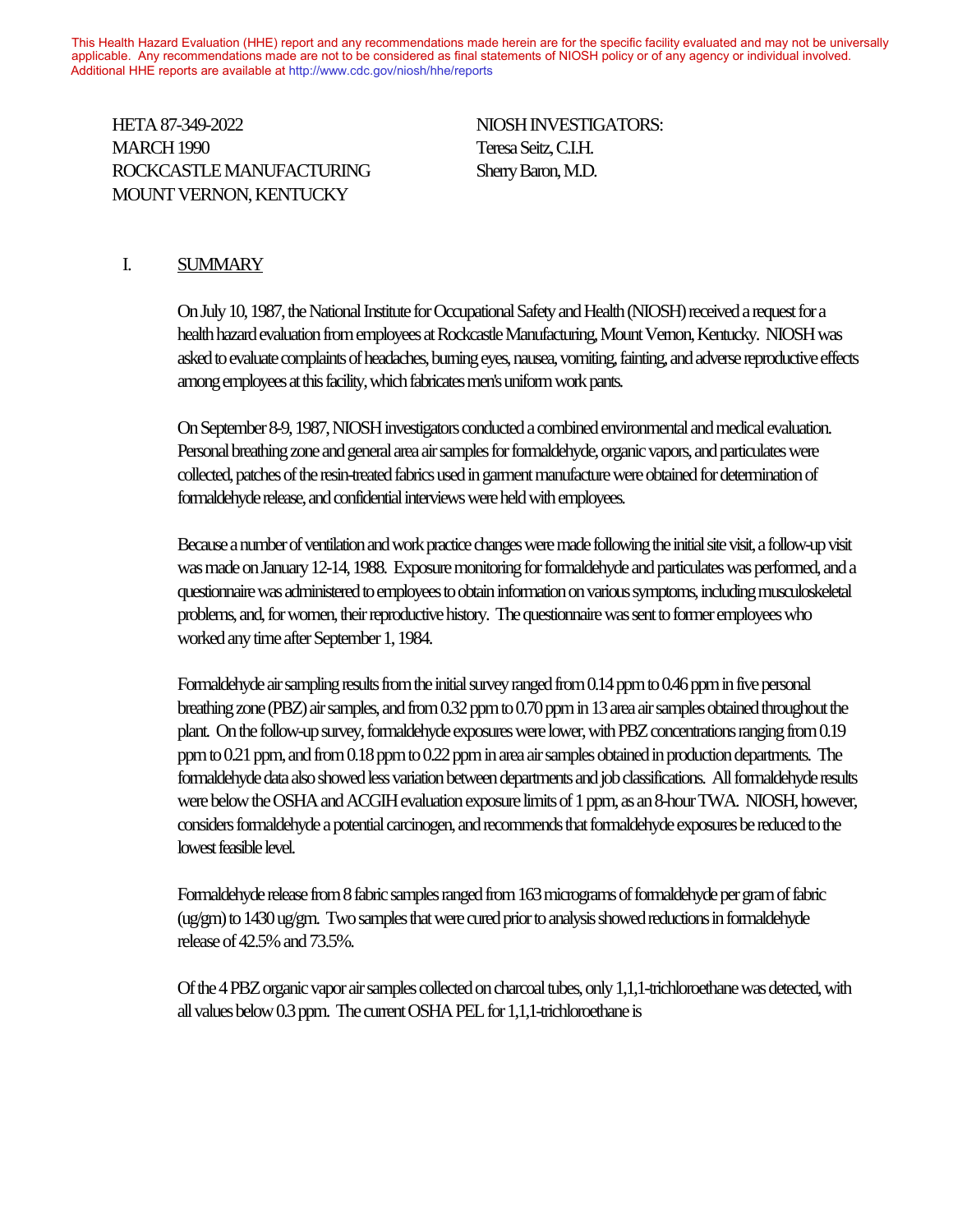350 ppm, as an 8-hour TWA. Total particulate concentrations in 4 PBZ air samples ranged from 0.17 mg/m<sup>3</sup> to  $2.12\,\rm{mg/m^3}$ , and from  $0.02\,\rm{mg/m^3}$  to  $0.42\,\rm{mg/m^3}$  in 5 area air samples obtained at several locations throughout the plant. All results were below the OSHA and ACGIH guidelines for nuisance particulates, 15 mg/m<sup>3</sup> and 10 mg/m<sup>3</sup>, respectively. Because these particulates may contain low levels of formaldehyde, the commonly used nuisance dust criteria may not be appropriate.

The response rate for the questionnaire survey was 98% among current employees, but only 18% among former employees. The questionnaire data showed that there was a statistically significant elevated rate of birth defects, stillbirths, and premature births in women who were pregnant while working at Rockcastle Manufacturing, as compared with women who were pregnant while working elsewhere, or with women who were not working outside the home. A concentration of these adverse outcomes occurred in 1986. There was no significant difference in work areas between those who had adverse pregnancy outcomes and those who did not.

The most frequently reported non-musculoskeletal symptoms among current employees were irritation of the eyes (27%), nose (23%), and headaches (22%). Musculoskeletal complaints were even more prevalent, with 38% of the respondents indicating they had frequent shoulder pain, 35% neck pain, and 35% lower back pain.

The environmental data collected indicate that employees are exposed to low levels of formaldehyde. The reported symptoms of eye, respiratory, and skin irritation, and headaches, are compatible with these exposures. Although a statistically significant elevated rate of adverse reproductive outcomes was documented, these findings could not be associated with current workplace exposures. Since formaldehyde is a potential carcinogen and has irritant properties at low levels, recommendations to further reduce exposures to the lowest feasible level are made in Section VIII of this report, along with recommendations for evaluating potential ergonomic hazards and for monitoring future reproductive outcomes of employees.

KEYWORDS: SIC 2328 (Men's, Youth's, and Boy's Furnishings, Work Clothing, and Allied Garments), formaldehyde, irritation, reproductive effects, post-cure fabrics.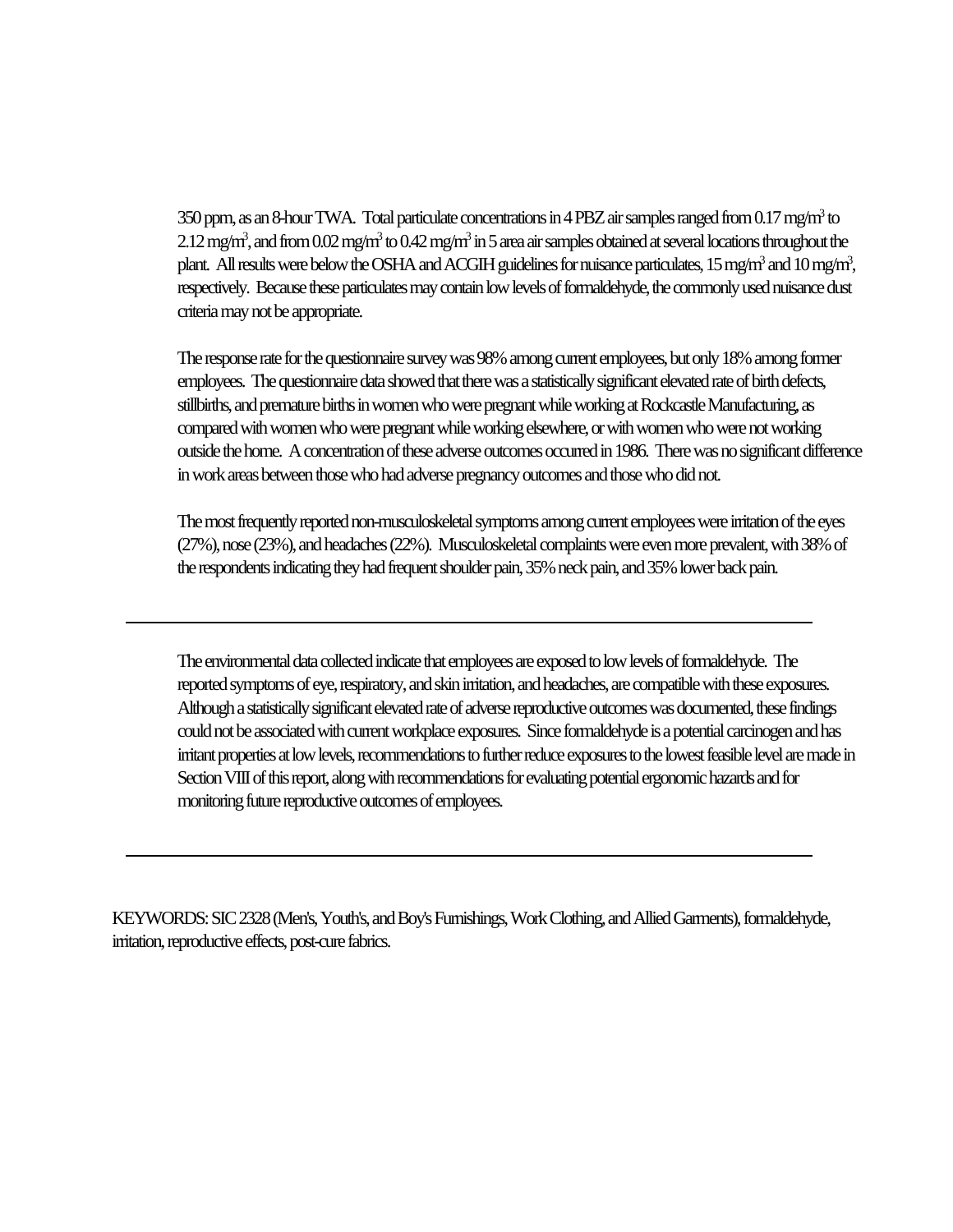#### II. INTRODUCTION

On July 10, 1987, the National Institute for Occupational Safety and Health (NIOSH) received a confidential request for a Health Hazard Evaluation from an authorized employee representative at Rockcastle Manufacturing, Mount Vernon, Kentucky. The request concerned complaints of headaches, burning eyes, nausea, vomiting, fainting, and adverse reproductive effects.

On September 8-9, 1987, an initial site visit was conducted to evaluate employee exposures to formaldehyde, organic contaminants, and particulates, and to investigate adverse health effects reported among the labor force. Preliminary recommendations regarding local exhaust ventilation, preventive maintenance, and work practices were made in a letter to Rockcastle dated September 22, 1987. Because a number of ventilation and work practice changes were made subsequent to this visit, a follow-up environmental survey was conducted on January 12-14, 1988. A health questionnaire was administered during the follow-up investigation to obtain information on work history, medical history, and symptoms experienced by employees. An identical questionnaire was mailed to former Rockcastle Manufacturing employees, and current employees who had been absent the day the questionnaire was administered.

#### III. BACKGROUND

Rockcastle Manufacturing is a cut-and-sew plant which fabricates men's uniform work pants. At the time of this evaluation, there were approximately 190 production employees at this facility, the majority of which (around 85%) operated sewing machines. The remaining individuals worked as press operators, oven operators, cutters, spreaders, glue sprayers, bundlers, and maintenance workers.

Cellulose-containing fabrics having a 65% polyester/35% cotton blend are used to fabricate the work pants. These fabrics are obtained from a textile finishing company, where they are impregnated with a dimethloldihydroxyethyleneurea (DMDHEU)-based resin system. This resin treatment imparts durable press properties, dimensional stability, and other important properties to cellulosic textiles (e.g. cotton, rayon and blends).<sup>1</sup> The manufacturing process used at this plant is considered a post-cure process, which refers to the fact that the resin is "cured" or chemically bonded to the fabric after the garment has been fabricated. Formaldehyde release from uncurred DMDHEU resin-treated fabric is thought to result from surface desorption of noncovalently bonded (or "free") formaldehyde, as well as from the hydrolysis of the formaldehyde-cellulose hemiacetal bonds.<sup>2</sup> The resin formulation has reportedly changed over the years, in an effort to reduce formaldehyde emission from the treated fabrics.

The manufacturing facility is located in a warehouse of sheet metal construction, having approximately 12,000 square feet of open space. Rolls of fabric are stored in the fabric storage area until needed, generally less than 90 days from receipt. The fabric is unrolled on a table in the spreading area, forming many layers of fabric. Pattern pieces are cut from the layers, using scissors or precut dies, and sorted by type. Fabric bundles are then taken to the glue room where the edges are sprayed with an aqueous acrylic emulsion, to prevent ravelling. This operation is performed in a spray booth, in a room adjacent to the sewing area. The fabric bundles are then distributed to the appropriate workstations (areas 1-4), where they are sewn and assembled into pants. Conventional sewing machines are used along with a few automated machines for specialized operations such as belt loops. After inspection, the garments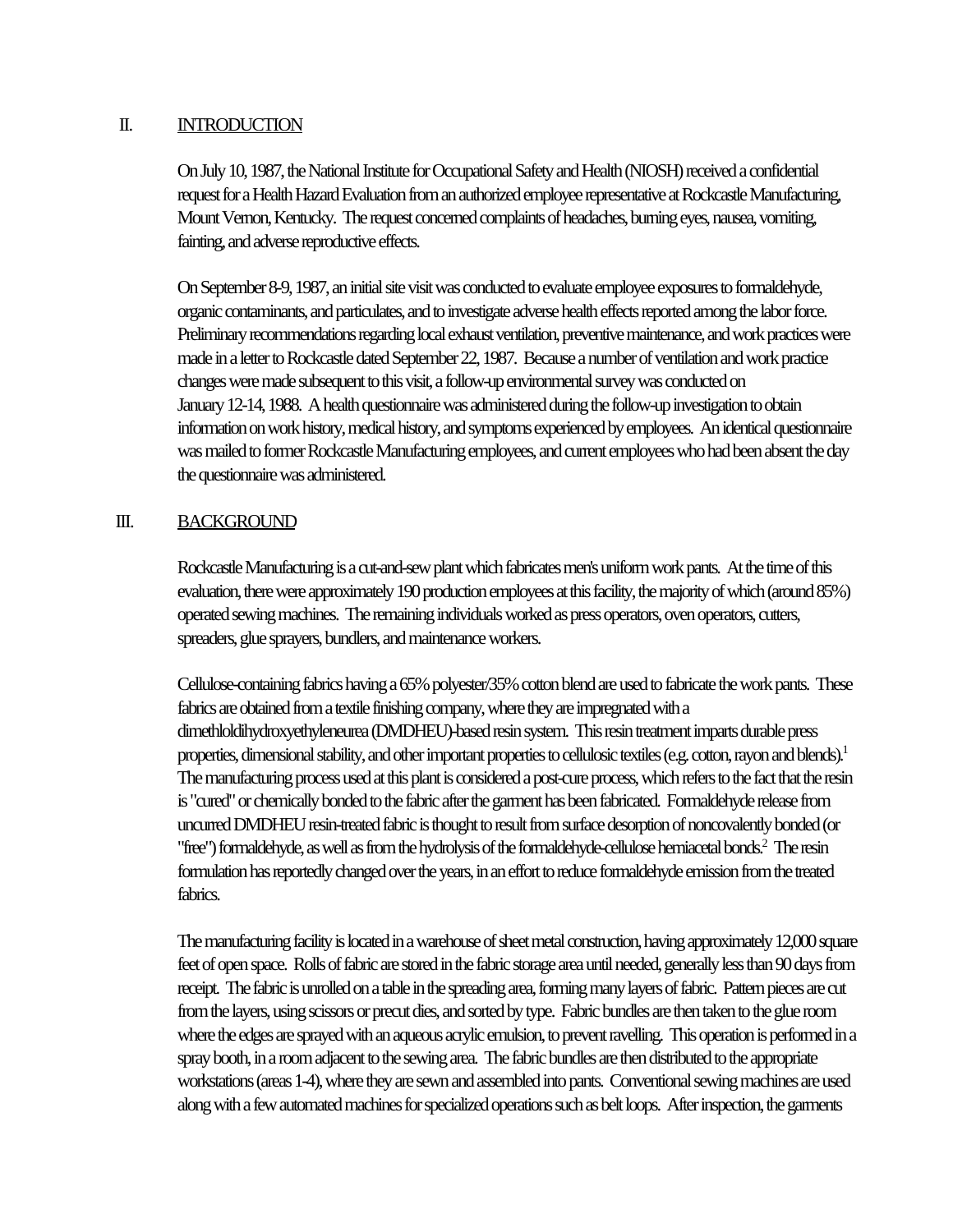are pressed, to form creases, and are then heated in a 325°F oven for a period of approximately 15 to 20 minutes, to impart the post-cure. The finished garments are then moved to the packaging area, where they are folded, boxed, and labeled.

During this evaluation, the use of other chemical agents was limited to a perchloroethylene spray used as a spotting agent for soiled garments; a silicone spray, containing petroleum distillates, used as a machine lubricant; and a 1,1,1-trichloroethane solvent and degreasing spray.

The plant ventilation consists of 3 recirculating air handling units having both heating and cooling capacity, and a few exhaust fans located in the fabric storage area and by the curing ovens. Local exhaust ventilation had been installed above the two curing ovens a few years prior to this survey. Pedestal fans and open doors are also used as supplemental ventilation, primarily during the summer months.

As previously noted, several ventilation and workpractice changes were made after the initial NIOSH site visit. These changes included the following: (1) installation of exhaust ventilation above the steam press tables, (2) installation of canopy hoods above the three fly press stations, (3) increasing the amount of outside air supplied to the plant by increasing the opening of the air supply louvres on the three air handling units, (4) installation of a ceiling exhaust system above the sewing area, with a 10,000 cubic feet per minute design specification, (5) installation of a receiving hood in the area where spot cleaning of soiled garments is performed, and (6) replacing, for the most part, the practice of blowing lint from workstations with compressed air (and subsequent dry sweeping of the floors) with vacuuming, which was performed on breaks and at the end of the workshift. In addition, the perchloroethylene spray used for cleaning soiled garments was replaced with a 1,1,1-trichloroethane spray.

# IV. METHODS

### A. Environmental Evaluation

#### Initial Survey

On September 9, 1987, exposure monitoring for formaldehyde was performed. Five full-shift personal breathing zone air samples for formaldehyde were collected from the two oven operators, a steam press operator, a fly press operator, and the glue sprayer. Samples were collected using Chromosorb-102 solid sorbent tubes impregnated with 2-(benzylamino)ethanol and personal sampling pumps calibrated at 50 milliliters per minute (ml/min). Samples were analyzed by gas chromatography (GC) in accordance with NIOSH Method 2502.<sup>3</sup> Fourteen area air samples for formaldehyde were collected at several locations throughout the plant, including the areas near the presses, curing ovens, glue room, fabric storage area, and sewing area. Air samples collected in the press and sewing areas were obtained within two feet of the operation and at breathing zone height, in an effort to obtain samples representative of employee exposures. Area air samples were also obtained in the conference room for comparison. Two short-term, 15-minute duration air samples were collected for formaldehyde near the curing ovens following the removal of a rack of pants from the oven. All area air samples were collected and analyzed according to NIOSH Method 3500.<sup>3</sup> This method utilizes a 1% sodium bisulfite solution as the absorbing media. Sampling was conducted over the entire workshift using calibrated, personal sampling pumps operating at flowrates of 0.5 liters per minute (Lpm).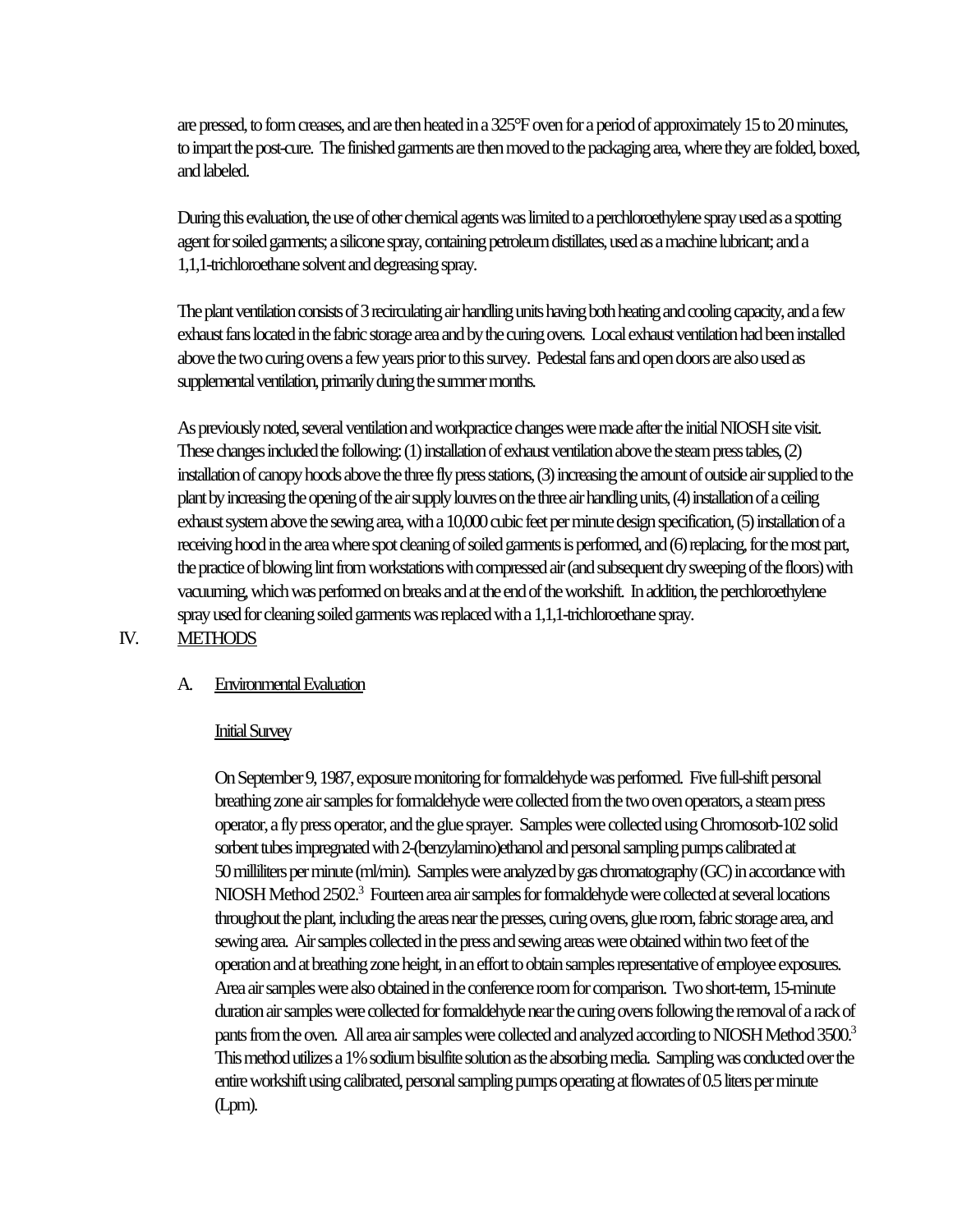Ten bulk fabric samples were collected for latent formaldehyde analysis. Patches of fabric of varying colors were obtained from the fabric storage area, along with samples of the navy fabric which was being used during this survey. To compare latent formaldehyde levels on these fabrics, additional fabric samples were collected before and after they were cured. Individual fabric samples were stored in sealed, polyethylene bags until analyzed. Samples were analyzed for latent formaldehyde using a method developed by Burlington Industries.<sup>4</sup> This colorimetric method is based on the American Association of Textile Chemists and Colorists' (AATCC) sealed jar method, Test Method 112-1984, and was originally developed to assess formaldehyde release under worst-case storage conditions.<sup>5</sup> The method involves a vapor extraction procedure to measure formaldehyde release from a weighed patch of fabric which has been suspended over water, in a sealed jar, and heated at 50°C for 20 hours. The conditions of the test are such that both free formaldehyde and formaldehyde from hydrolysis are measured.

A bulk sample of the aqueous acrylic emulsion used to prevent ravelling of fabric edges was analyzed by infrared spectroscopy. Water was evaporated from the sample, leaving a film of the polymer. The polymer was then dissolved in acetone, and a thin film was cast on a salt plate. An infrared spectrum was then obtained of the polymer film for further identification of the components.

Eight air samples were collected for organic vapor analysis using a charcoal tube sampling technique. Area air samples were obtained in the glue room and in the oven area. Personal breathing zone air samples were obtained on individuals working in these areas, as well as by the presses. One of the air samples was collected in the headspace of the glue container to identify volatile components of this product. Representative samples were analyzed using a gas chromatograph equipped with a mass selective detector (GC/MSD) for peak identification. The remaining samples were analyzed for epichlorohydrin and acrylates (components of the glue), as well as contaminants identified in the GC/MSD analyses.

Four personal breathing zone (PBZ) and one area air sample were collected for total particulates (dust and lint) using 5-micron (um) pore-size polyvinyl chloride (PVC) filters and calibrated, battery-operated sampling pumps operating at flowrates of 1.5 Lpm. Jobs which appeared to have the greatest potential for dust exposure were selected, including maintenance, turn and ticket, spreading, and cutting. Samples were collected and analyzed in accordance with NIOSH Method 0500.<sup>3</sup>

To address a concern regarding heat exposure, temperature and relative humidity data were collected at several locations within the plant using a battery-operated psychrometer.

#### Follow-up Survey

The follow-up survey was conducted on January 12-14, 1988. Ten sets of air samples for formaldehyde were collected over the entire workshift, including three personal breathing zone and seven general area air samples. Samples were collected in many of the same areas or jobs as on the initial survey, for comparison. Side-by-side samples were collected using three different formaldehyde sampling techniques: the liquid impinger method (NIOSH Method 3500), the solid sorbent tube method (NIOSH Method 2502), and a passive diffusion method utilizing Bacharach AirScan\* Formaldehyde Exposure Monitors. The purpose for matching the passive monitors with the impinger and sorbent tube samples was to observe the performance of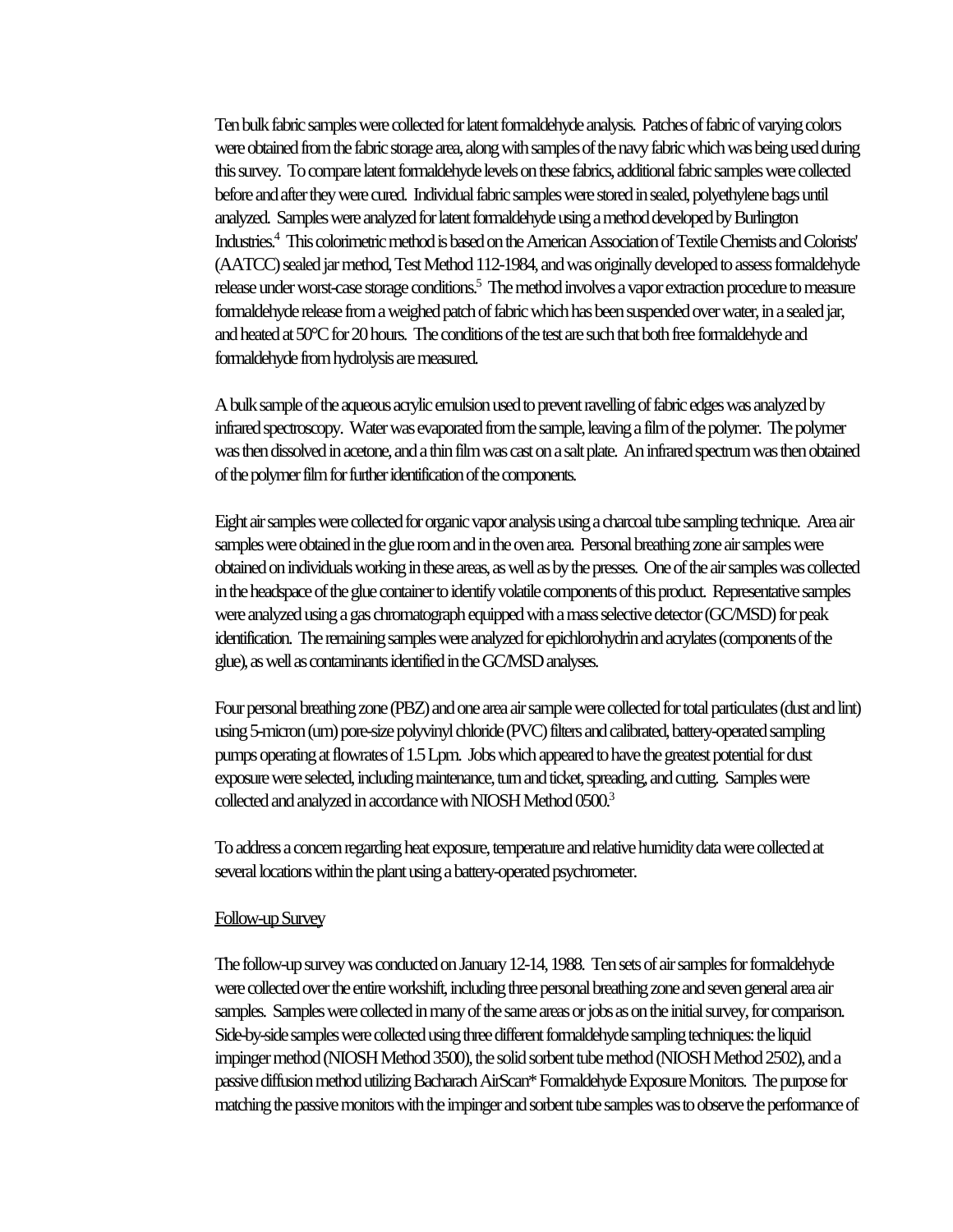the monitors in the field, by comparing the results with those from established air sampling methods for formaldehyde. Flowrates of 0.5 Lpm and 0.08 Lpm were used to collect the impinger and sorbent tube samples, respectively.

Area air samples were collected for analysis of total particulates in sewing areas 1-4. Samples were collected by drawing air through pre-weighed PVC filters, using calibrated air sampling pumps operating at flowrates of approximately 2 Lpm. Sampling and analysis were performed in accordance with NIOSH Method  $0500<sup>3</sup>$ 

Temperature and relative humidity measurements were again made throughout the day at several work stations, using a battery-operated psychrometer.

#### B. Medical Evaluation

#### Initial Survey

On September 8, 1987 an initial medical evaluation was made at Rockcastle. This medical investigation consisted of non-random interviewing of employees, review of OSHA 200 logs, and informal interviews with management. The purpose of the interviews was to obtain information on past and current chemical and physical agents in the work environment and identify the adverse health effects of primary concern to the labor force.

Forty-two employees were privately interviewed, including 36 hourly employees and 6 supervisors (35 women and 7 men). Information was obtained on each individual's length of employment at Rockcastle Manufacturing, work habits, location within the plant, and presence or absence of occupationally related adverse health effects. Health effects were not categorized as potentially occupational unless the employee identified them as occurring exclusively or predominantly at work, or specified plausible and specific work conditions which related the symptom(s) to work. To aid in case-finding, those interviewed were asked to identify fellow employees whom they thought might have similar health complaints.

Selection for interview was not random; therefore, the following interview findings were used not to assess overall prevalence of symptoms but to suggest areas which should be studied more comprehensively through a formal questionnaire. Forty-one of the 42 employees interviewed complained of burning eyes while at work. Fifty-six percent of these employees felt the burning occurred on a daily or regular basis, with 12% stating symptoms were worse in the morning when they first arrived, and 12% stating that the burning had lessened in the last month. Forty percent of persons interviewed complained of a burning nose, and 33% of a sore throat. Twenty-six percent complained of occasional or frequent nausea and/or vomiting at work; 43% stated either that they have headaches only at work, or that their headaches are more frequent and/or severe at work compared to when they occur away from work. Almost 30% of those interviewed attribute feeling lightheaded or fainting at work to workplace conditions. In addition, a number of workers volunteered other health effects that they believe to be work-related, including musculoskeletal injuries and complaints, rashes, and heat exhaustion. Three women reported having had an abnormal screening test for cervical cancer with subsequent medical therapy in the past year.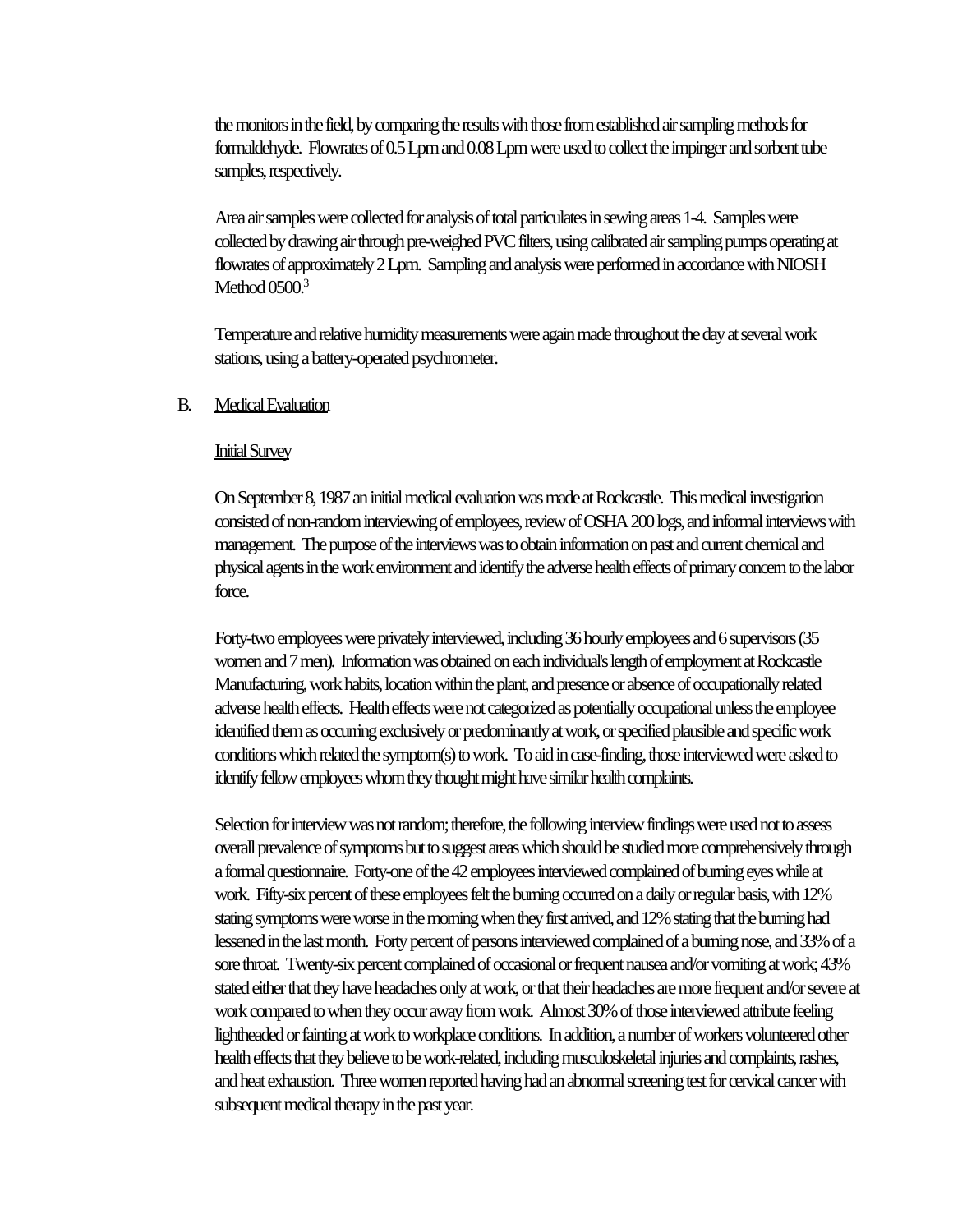There were several patterns of complaints. As previously mentioned, complaints of burning eyes were more prevalent in the early morning, on hot or humid days, and when it rained. Complaints of burning eyes were less prevalent in the preceding month, which some workers attributed to the recent increase in use of fans and open doors for ventilation. The workers who reported rashes believed that the absence or presence of rash varied with the color of fabric in use.

Eight women interviewed reported adverse reproductive effects. In addition, numerous Rockcastle employees stated that they perceived a high rate of miscarriage among co-workers. Although some employees believed the excess of miscarriages began about one year after the plant opened, the majority believed the excess occurred primarily during the preceding two years. Concern was also expressed that the rate of birth defects among children of workers may also have been elevated.

#### Follow-up Survey

Based on the problems expressed during the non-random initial interviews, a questionnaire was designed to determine the rate of miscarriages, birth defects, and premature births, as well as the prevalence of musculoskeletal and other health complaints. This questionnaire was distributed to all employees during a follow-up visit on January 13, 1987. An identical questionnaire, as well as one follow-up reminder letter, were sent to all former employees who worked any time after September 1, 1984.

#### V. EVALUATION CRITERIA

#### A. Environmental Evaluation

As a guide to the evaluation of the hazards posed by work place exposures, NIOSH field staff employ environmental evaluation criteria for the assessment of a number of chemical and physical agents. These criteria are intended to suggest levels of exposure to which most workers may be exposed up to 10 hours per day, 40 hours per week for a working lifetime without experiencing adverse health effects. It is, however, important to note that not all workers will be protected from adverse health effects if their exposures are maintained below these levels. A small percentage may experience adverse health effects because of individual susceptibility, a pre-existing medical condition, and/or a hypersensitivity (allergy). In addition, some hazardous substances may act in combination with other work place exposures, the general environment, or with medications or personal habits of the worker to produce health effects even if the occupational exposures are controlled to the level set by the evaluation criterion. These combined effects are not often considered by the evaluation criteria. Also, some substances are absorbed by direct contact with the skin and mucous membranes, and thus potentially increase the overall exposure. Finally, evaluation criteria may change over the years as new information on the toxic effects of an agent become available.

The primary sources of environmental evaluation criteria for the work place are: 1) NIOSH Criteria Documents and Recommended Exposure Limits (RELs), 2) the American Conference of Governmental Industrial Hygienists' (ACGIH) Threshold Limit Values (TLVs), and 3) the U.S. Department of Labor (OSHA) Permissible Exposure Limits (PELs). Often, the NIOSH recommendations and ACGIH TLVs are lower than the corresponding OSHA PELs. The NIOSH RELs and ACGIH TLVs are usually based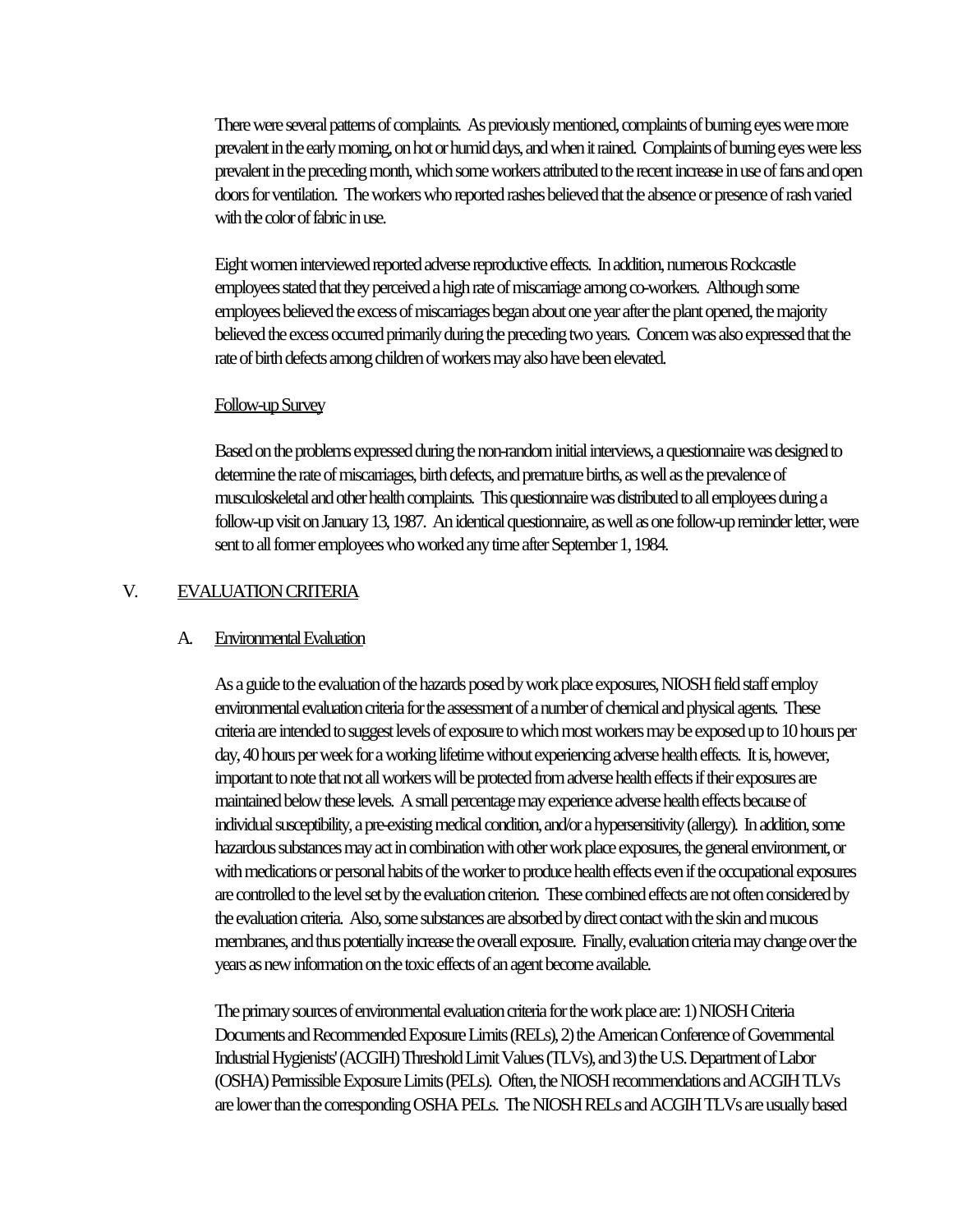on more recent information than are the OSHA standards. The OSHA PELs may also be required to take into account the feasibility of controlling exposures in various industries where the agents are used; the NIOSH-recommended exposure limits, by contrast, are based primarily on concerns relating to the prevention of occupational disease. In evaluating the exposure levels and the recommendations for reducing these levels found in this report, it should be noted that industry is legally required to meet those levels specified by an OSHA PEL.

A time-weighted average (TWA) exposure refers to the average airborne concentration of a substance during a normal 8- to 10-hour workday. Some substances have recommended short-term exposure limits or ceiling values which are intended to supplement the TWA where there are recognized toxic effects from high, short-term exposures.

#### B. Formaldehyde

Formaldehyde is a colorless gas with a strong, pungent odor detectable at low concentrations. It is commonly utilized as formalin, an aqueous solution containing 37-50% formaldehyde by weight.<sup>6</sup> It is widely used in the production of resins, in the manufacture of many other compounds, as a preservative, as a sterilizing agent, and as an embalming fluid.<sup>7</sup>

Exposure to formaldehyde can occur through inhalation or skin absorption. $^8$  The primary non-carcinogenic effects associated with formaldehyde exposure are irritation of the mucous membranes of the eyes and respiratory tract, and allergic sensitization of the skin. The first signs or symptoms noticed on exposure to formaldehyde, at concentrations ranging from 0.1 to 5 ppm, are burning of the eyes, tearing, and general irritation of the upper respiratory passages. There does, however, appear to be a great deal of variation among individuals, both in terms of their susceptibility and tolerance.

Dermatitis due to skin contact with formaldehyde solutions and formaldehyde-containing resins is a well-recognized problem. Both primary skin irritation and allergic dermatitis have been reported.<sup>6</sup> Dermatitis may appear a few days following the commencement of work or may not appear for a number of years following exposure.<sup>8</sup>

In two separate studies, formaldehyde has induced a rare form of nasal cancer in rodents following repeated inhalation exposure.<sup>9,10</sup> Concern over the possible human carcinogenicity of formaldehyde has prompted several epidemiologic studies of workers exposed to formaldehyde. An association between formaldehyde exposure and cancer of the upper respiratory passages in humans has recently been reported.<sup>11</sup> In this proportionate mortality study of workers exposed to formaldehyde in the garment industry, a statistically significant excess in mortality from cancers of the buccal cavity and connective tissue were found. No cases of nasal cancer were observed, however. In a reanalysis of a National Cancer Institute study, "a statistically nonsignificant but suggestive increase for age-adjusted relative risk for buccal and pharyngeal cancer among employees with greater than 0.5 ppm average exposure in plants manufacturing formaldehyde resins" was found. $12$ 

In 1984, Ulsamer et al. reviewed 4 animal inhalation studies. No teratogenic effects were reported in these studies.13 No birth defects were reported in a study which involved the application of formalin to the backs of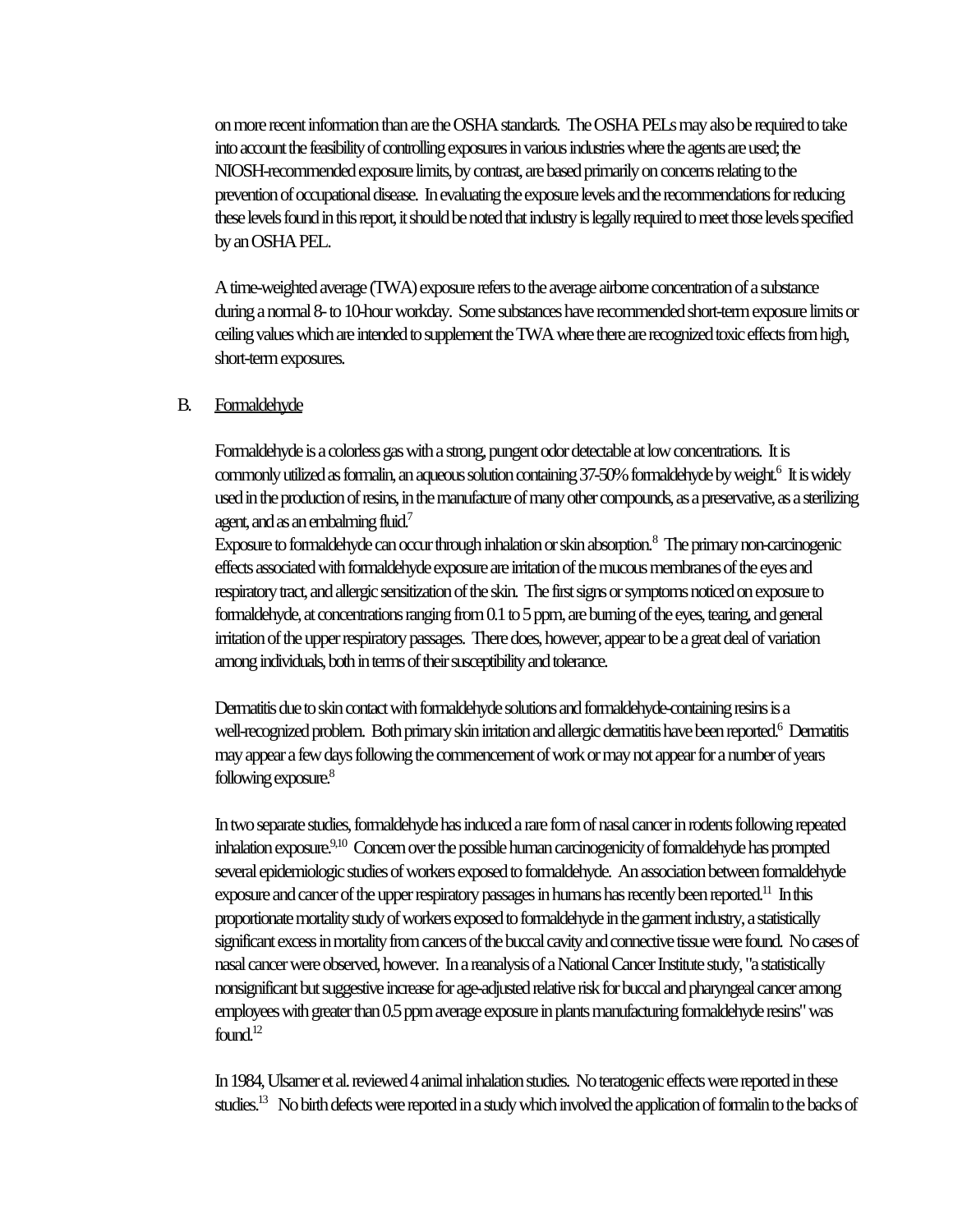pregnant hampsters.<sup>14</sup> No data were found linking formaldehyde with teratogenic effects in humans. There was one report in which an increased incidence of menstrual disorders, and of complications of pregnancy and delivery, were reported among women workers exposed to formaldehyde at a textile factory in the USSR.<sup>15</sup> The relevance of these findings has been criticized, however, due to a lack of information regarding the suitability of the control group and potential confounding factors.<sup>16</sup>

In April 1981, NIOSH issued Current Intelligence Bulletin 34, "Formaldehyde: - Evidence of Carcinogenicity", DHHS (NIOSH) Publication No. 81-111.<sup>17</sup> In this bulletin, NIOSH recommends that formaldehyde be handled as a potential occupational carcinogen and that appropriate controls be used to reduce worker exposure to the lowest feasible level.<sup>6</sup> This recommendation was based primarily on a study in which nasal cancers developed in rats and mice following repeated inhalation exposures of approximately 15 ppm formaldehyde. In December, 1987, OSHA published an amended formaldehyde standard, 29 CFR 1910.1048. This standard reduced the PEL from 3 ppm to 1 ppm, as an 8-hour TWA.<sup>18</sup> In addition, a 15-minute short term exposure limit (STEL) was set at 2 ppm. ACGIH has given formaldehyde an A2 designation, indicating that ACGIH considers formaldehyde a suspected human carcinogen. The ACGIH TLV for formaldehyde is 1 ppm as an 8-hour TWA and 2 ppm as a 15-minute STEL.<sup>19</sup> ACGIH has recently proposed a ceiling limit of 0.3 ppm formaldehyde in their notice of intended changes for 1989-1990.<sup>19</sup> This value will be reconsidered for the adopted TLV list after 2 years.

### C. Particulates

Airborne dust generated during garment manufacture consists of solid particles of fabric (lint), which may be suspended in air and inhaled. The current OSHA PEL for total nuisance dust (particulates not otherwise regulated) is 15 milligrams of dust per cubic meter of air (mg/m<sup>3</sup>). $^{20}$  The ACGIH TLV for total nuisance dust is  $10$  mg/m<sup>3</sup>.<sup>19</sup> These evaluation criteria were established to minimize mechanical irritation of the eyes, nose, throat and lungs. Because lint particles may contain free or bound formaldehyde, the nuisance dust evaluation criteria may not be appropriate.

#### D. Adverse Reproductive Outcomes

Rates of miscarriages, stillbirths, birth defects, and premature births were ascertained for current and former women Rockcastle employees. The rate of miscarriages in the general population is estimated to be from 10-25% depending upon which ascertainment method is used and at what stage the pregnancies are documented.<sup>21</sup> The rate of birth defects is between 1 and 10% depending on whether minor defects such as large birth marks are included.<sup>22</sup>

#### VI. RESULTS

#### A. Environmental

Results from the exposure monitoring for formaldehyde conducted during the initial survey are shown in Table 1. TWA formaldehyde levels ranged from trace (0.14 ppm) to 0.46 ppm in PBZ air samples, and from 0.32 ppm to 0.70 ppm in area air samples obtained in production departments. Although the samples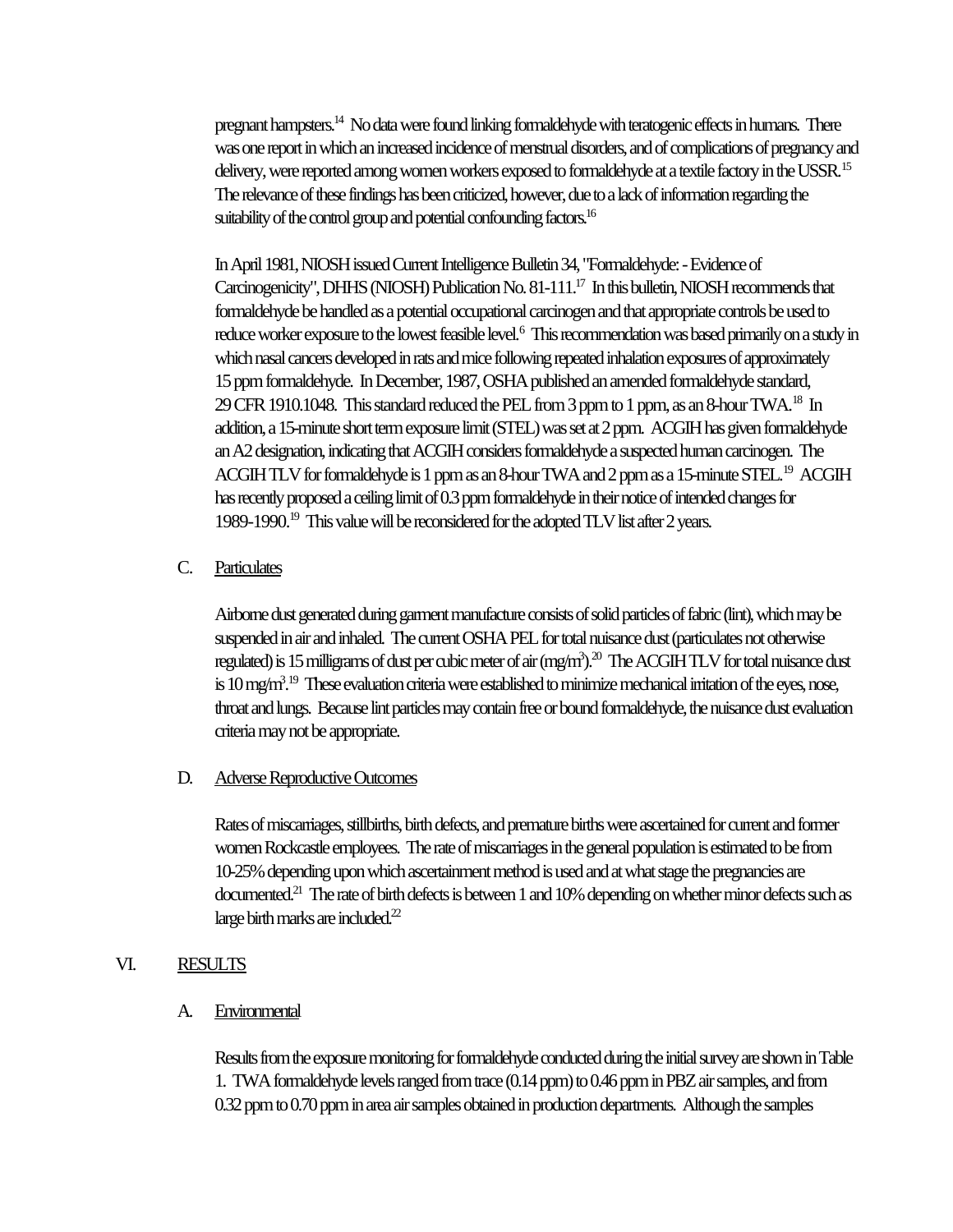obtained in sewing areas 1 through 4 were collected as area samples, the results can be considered representative of personal exposures, as the sampling equipment was located within 2 feet of the operator and at breathing zone height. In addition, the formaldehyde levels in sewing areas 1 through 4 (in the middle of the plant where the majority of the workforce is located) ranged from 0.65 ppm to 0.70 ppm, showing little variation. Air samples collected in the front office and the conference room were considerably lower, 0.13 ppm and 0.28 ppm, respectively.

Formaldehyde air sampling data from the follow-up survey are shown in Table 2. Results from the three different sampling methods for formaldehyde (liquid impingers, solid sorbent tubes, and passive monitors) are shown along with the averaged data from the three methods. As can be seen from the averaged data, formaldehyde levels ranged from 0.19 ppm to 0.21 ppm in PBZ air samples, and from 0.18 ppm to 0.22 ppm in area air samples obtained in production departments. The area air sample collected in the conference room had a concentration of 0.11 ppm. In all cases, formaldehyde concentrations measured on the follow-up survey of January, 1988, were lower than on the initial survey of September, 1987. In addition, the formaldehyde concentrations showed much less variation among departments and job classifications on the follow-up survey. Formaldehyde concentrations in sewing areas 1 through 4 averaged 0.26 ppm (using only the impinger data), as compared with an average concentration of 0.68 ppm found in these same areas on the initial survey, using the same sampling method.

Although there was some variation among the formaldehyde results from the 3 different sampling and analytical methods, the data show distinct trends, with the impinger method giving the highest concentrations and the passive monitors giving the lowest concentrations. The sorbent tube results generally fell between the impinger and passive monitoring results. All air sampling results obtained from the two NIOSH surveys were below the current OSHA PEL and ACGIH TLV for formaldehyde of 1 ppm, as an 8-hour TWA. Latent formaldehyde levels in fabric samples obtained at this facility ranged from 124 micrograms of formaldehyde per gram of fabric (ug/gm) to 1430 ug/gm. Patches of the navy blue fabric which was being used during this survey had levels of 468 ug/gm and 280 ug/gm prior to being cured (steam pressed only) and levels of 124 ug/gm and 161 ug/gm, respectively, after being cured at 350°F for 15-minutes. Substantial reductions in latent formaldehyde were obtained on cured patches of fabric. This is in agreement with previous studies which have shown that post-cure fabrics generally release more formaldehyde than similar fabrics which have undergone the curing step before garment manufacture.<sup>23</sup>

The results of total dust sampling performed on both the initial and follow-up surveys are shown in Table 4. Total particulate concentrations ranged from  $0.17$  mg/m<sup>3</sup> to  $2.12$  mg/m<sup>3</sup> in PBZ air samples, and from  $0.02$ mg/m<sup>3</sup> to 0.42 mg/m<sup>3</sup> in area air samples obtained at several locations within the plant. The highest particulate concentrations were obtained on the turn and ticket operator (turns pants right side out using a vacuum machine) and the fabric cutter, at 2.12 mg/m<sup>3</sup> and  $1.00$  mg/m<sup>3</sup>, respectively. Although these levels are well below the OSHA PEL of 15 mg/m<sup>3</sup> and ACGIH TLV of 10 mg/m<sup>3</sup>, both as 8-hour TWAs, these evaluation criteria may not be entirely appropriate from a health standpoint, as formaldehyde may be present on the particulates.

An infrared spectrum of the acrylic polymer sprayed on the edges of fabrics to prevent ravelling matched that of a reference spectrum of ethyl acrylate homopolymer. Further analysis of the volatile components of this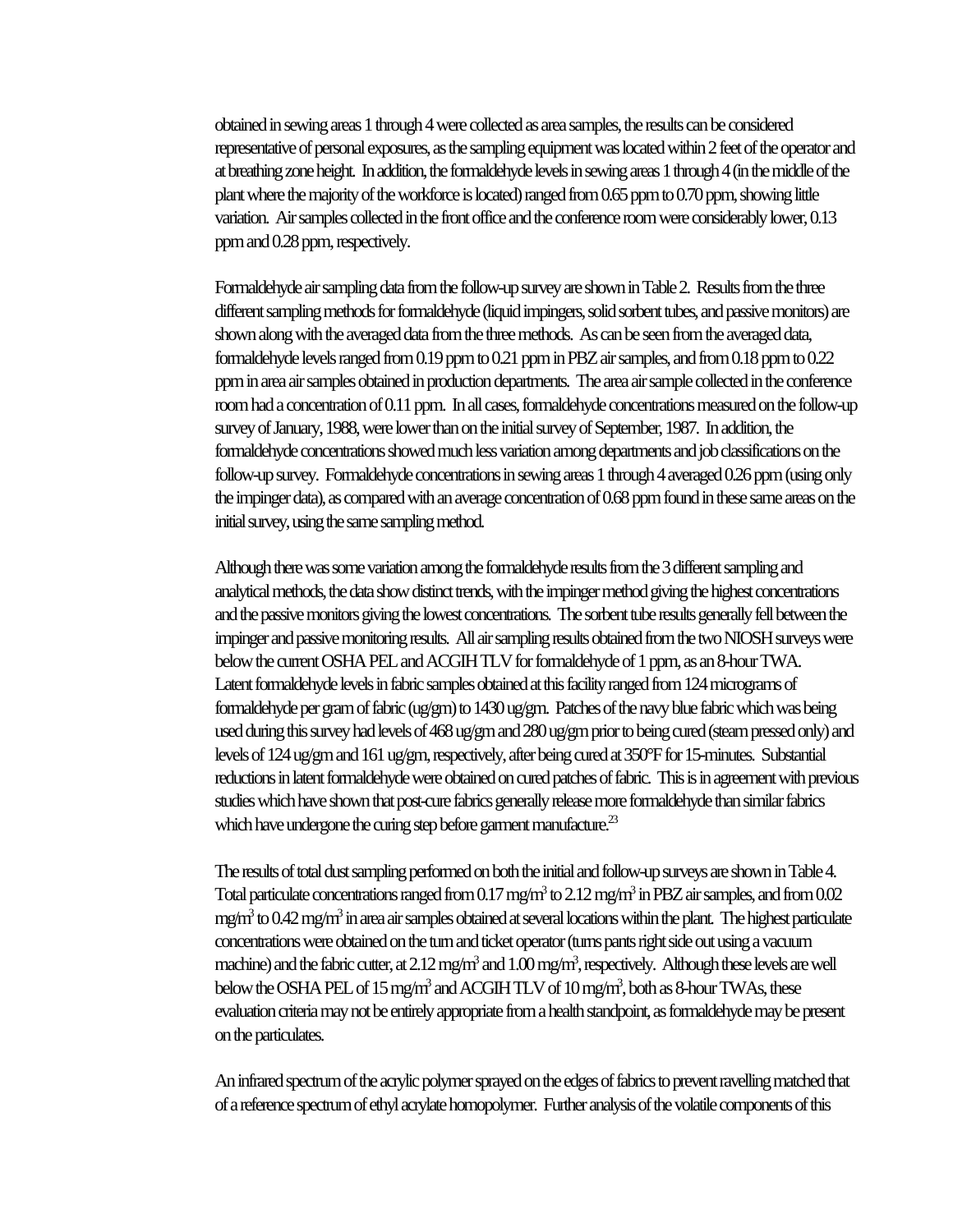product collected on a charcoal tube sample obtained in the headspace of a glue container showed the presence of acetone, isopropyl alcohol, ethyl acetate, t-butanol and ethyl propanoate, with minor amounts of ethanol and ethyl butanoate. Epichlorohydrin, which is used in the manufacture of this product, was not found in the bulk air sample.

A bulk air sample collected on a charcoal tube obtained near the two curing ovens showed low levels of acetone, isooctane, toluene, and perchloroethylene. The remaining organic vapor samples collected as full-shift air samples on the 2 oven operators, a steam press operator, and the glue sprayer, showed only 1,1,1-trichloroethane (which is present in a solvent and degreasing spray). The concentration of 1,1,1-trichloroethane in these samples was quite low (less than 0.3 ppm), with all values falling well below the current OSHA PEL for 1,1,1,-trichloroethane of 350 ppm as an 8-hour TWA. The NIOSH REL for 1,1,1-trichloroethane is 350 ppm as a 15-minute ceiling level. Epichlorohydrin, ethyl acetate, t-butanol, isopropanol, acetone, and ethyl propanoate were not detected on any of the PBZ charcoal tube air samples, to a limit of detection of 5 ug per sample. This corresponds with levels of epichlorohydrin, ethyl acetate and t-butanol of less than 0.1 ppm.

On the initial survey (September, 1987), ambient temperatures ranged from 71°F to 83°F, with the highest temperatures recorded near the steam presses and curing ovens. The relative humidity within the plant ranged from 48% to 68%, with the highest value recorded in the glue room, which was also the site of the lowest air temperature of 71°F. During the January survey, air temperatures ranged from 71°F to 82°F, showing little difference from the initial survey. Again, the highest temperatures were recorded near the presses and the ovens, as expected. The relative humidity was considerably lower, ranging from 14% by the presses and ovens, to 36% in the sewing areas.

#### B. Medical

Of the 191 current employees, 188 responded to the questionnaire, for a response rate of 98%. Only 48 of the 262 former employees returned the questionnaire, for a former employee response rate of only 18%. Of the current employees who responded to the questionnaire, 20 were male (11%) and of the former employees, 3 (6%) were male.

#### **Reproductive**

Among the women respondents (current and former), there were 386 pregnancies, of which 12 were current pregnancies and 2 were ectopic pregnancies. These 14 have been excluded because the outcome cannot be determined (ectopic pregnancies are excluded because there is no way to determine if a normal pregnancy would have occurred had the egg implanted in the uterus). Additionally, one woman who had been pregnant 8 times and who had had 6 miscarriages was excluded because multiple miscarriages are more likely to be due to genetic or anatomic causes rather than to external causes, such as occupational exposures. This individual had 4 of her 6 miscarriages while she was not working and then 2 additional miscarriages while at Rockcastle. She was also one of the 12 currently pregnant employees.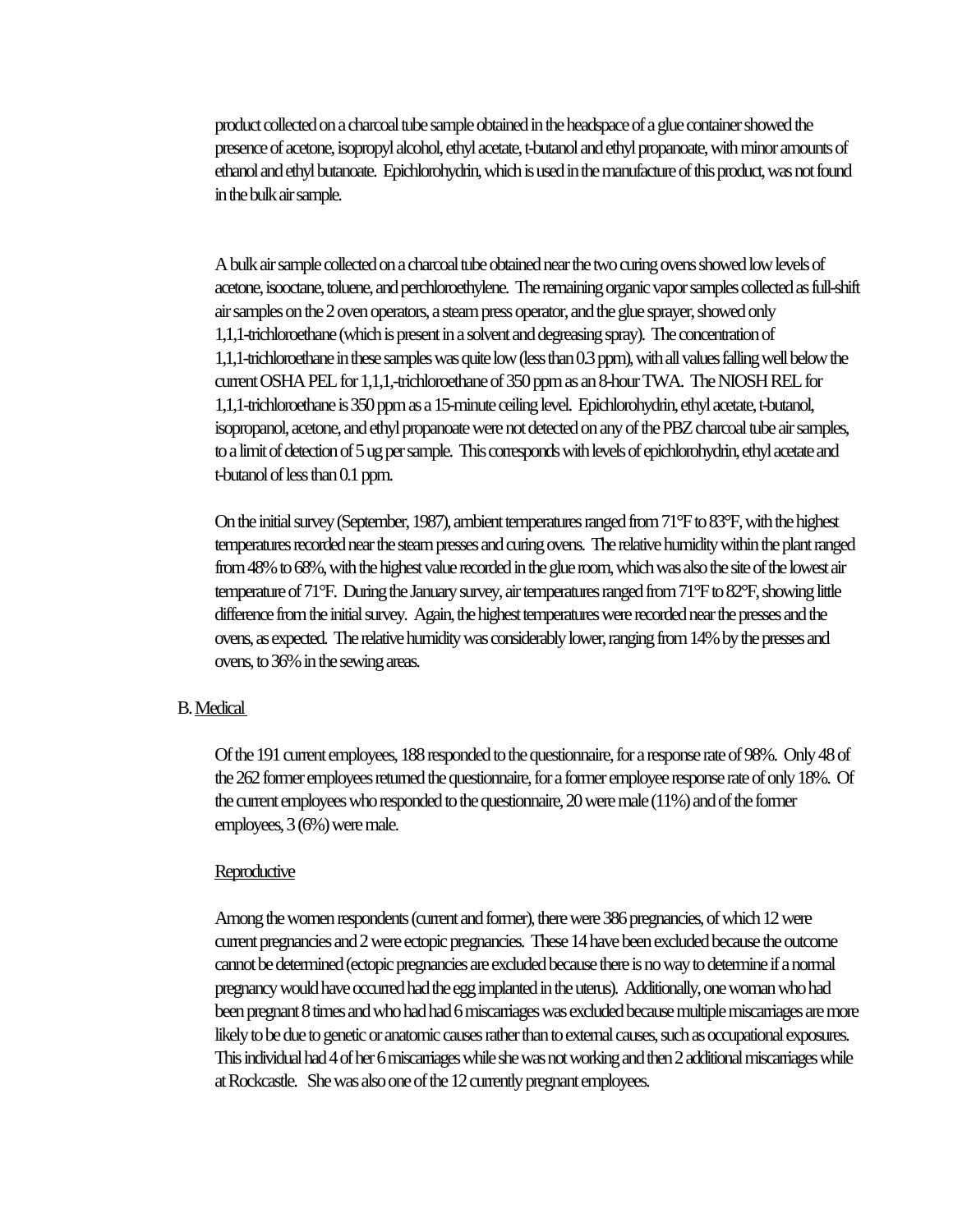The remaining 365 pregnancies were divided into three catagories based on the woman's reported employment status at the time of her pregnancy: 1) pregnancies that occurred while the woman was employed at Rockcastle, 2) pregnancies that occurred while the woman was working someplace other than Rockcastle, and 3) pregnancies that occurred while the woman was not working outside the home. These three groups were chosen in order to separately examine the effects on pregnancy of working anywhere outside of the home, from the effects of working specifically at Rockcastle. Rates of miscarriages, birth defects, stillbirths and premature births were calculated for each of the three employment status groups. There were 4 sets of twins; the three sets which resulted in normal births were classified as a single pregnancy whose outcome was a normal birth, and the one set where there was one stillbirth and one normal birth was classified as a stillbirth. Since there was such a poor response rate for the questionnaire sent to former employees, these rates were calculated both for the present workforce and the present and former workforce (Table 5).

The rates of miscarriages in those working at Rockcastle and those working elsewhere were 14% and 13%, both of which are similar to the nationally reported average rates. The rate of miscarriages in the group at home was only 5%, which is much lower than expected in the general population and significantly lower than in those who worked outside the home (p=.002).

The rates of other adverse outcomes combined, including birth defects, still births and premature births, were then examined. Among those working at Rockcastle during their pregnancy, the rate was 42%, among those working elsewhere it was 5%, and among those at home it was 6%. Since the rates among those at home and those who worked elsewhere were similar, these two groups were combined. The relative risk of having a stillbirth, a premature birth, or a child with a birth defect in those who worked at Rockcastle during their pregnancy, compared to those who did not work at Rockcastle was 6.9 (95% confidence intervals 3.6, 13.1, p<.001 Fisher's exact test).

When only current workers were evaluated, the rate of miscarriages in those who were working at Rockcastle during their pregnancy was 21%, in those working elsewhere it was 15%, and in those at home it was 5%. There was no statistically significant difference between those working at Rockcastle and those working elsewhere. The rates of birth defects, stillbirths, and premature births in current employees only were examined in the same manner as above. The rate of these adverse outcomes in women who worked at Rockcastle during their pregnancy was 33%, 5% in those who worked elsewhere and 7% in those who were at home. As before, since the rates in those at home and those working elsewhere were similar, they were combined. The relative risk of having a stillbirth, a premature birth, or a child with a birth defect among current workers who worked at Rockcastle during their pregnancy, compared to current workers who did not work at Rockcastle, was 5.3 (95% confidence intervals 2.2, 12.5, p=.003 Fisher's exact test).

No medical records regarding the birth defects were reviewed, but according to the description of these birth defects by the mothers, 5 of the 7 that occurred in women who became pregnant while at Rockcastle could be classified as major. A discussion with a geneticist from the University of Kentucky who staffs a satellite clinic in the Rockcastle area confirmed that there were several major birth defects during the time period in question, 1985-1986.

A number of other factors can lead to adverse outcomes of pregnancies, including smoking, alcohol use, use of medications, and the presence of some diseases, such as diabetes. There was no significant difference in any of these other factors between those who worked at Rockcastle while they were pregnant and those who did not.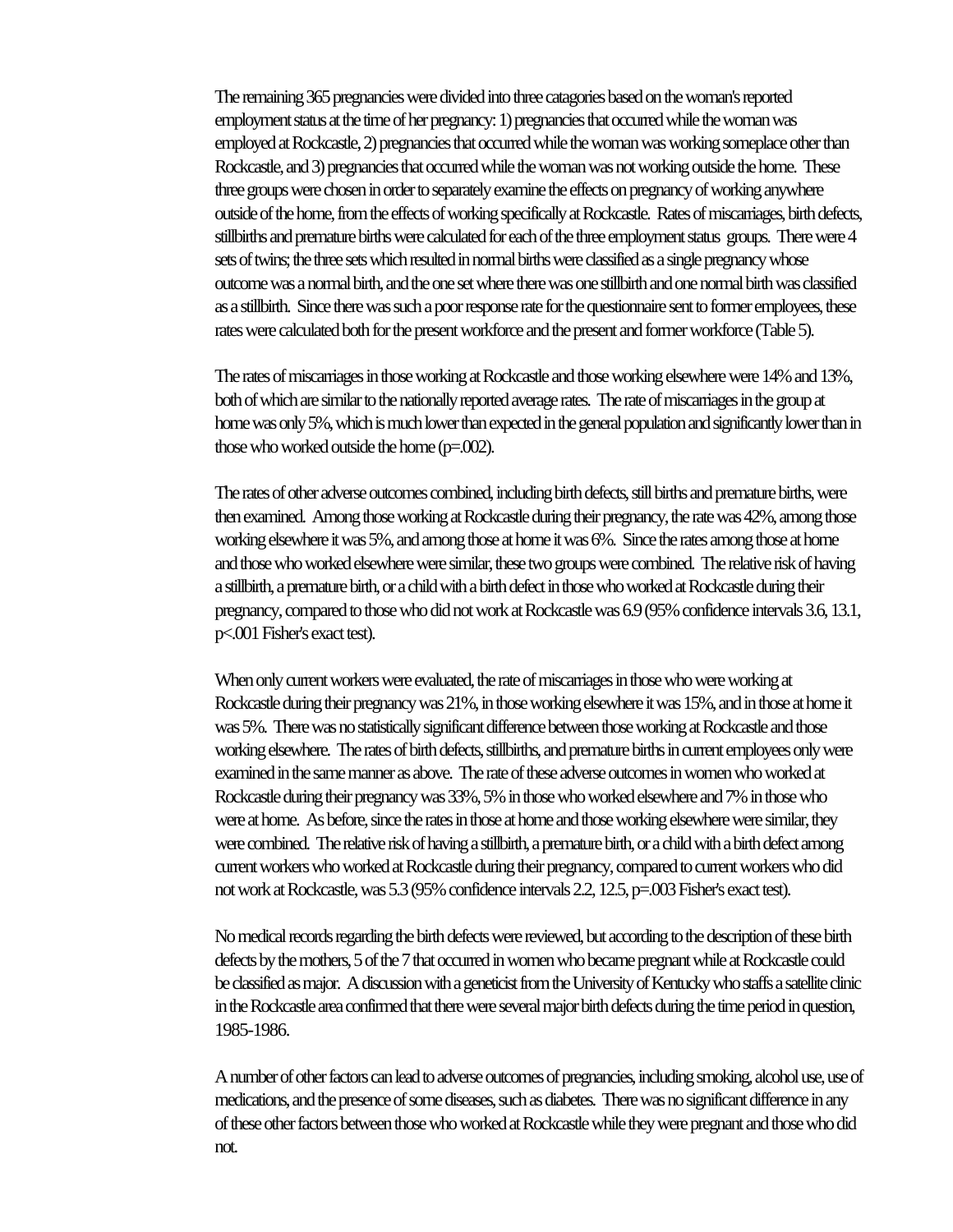An evaluation was made of where the individuals worked who had an adverse outcome while working at Rockcastle. There was no difference in the distribution of jobs between those who had a normal pregnancy while working at Rockcastle and those who had an adverse outcome while working at Rockcastle (Table 6). The rate in sewing, 50%, where most of the adverse outcomes occurred, was not substantially greater than the overall rate of 42%.

An evaluation was made to determine if there was a concentration of adverse reproductive outcomes during any time period. Figure 1 shows a graph of the occurrence of these birth defects, stillbirths, and premature births by the year of occurrence. There was a sharp increase in these adverse outcomes in 1986.

#### Musculoskeletal and Other Health Complaints

The results for the questions concerning musculoskeletal complaints and other health complaints were tabulated for current employees only. On the musculoskeletal complaints, workers were asked to rate each complaint on a scale of 1 to 5 (1=never and 5=always). A positive response was defined as an answer of 4 or 5. The proportions of positive responses were calculated and can be found in Table 7. Most of the complaints involved the neck, shoulder, back and legs as compared to the arms and hands.

For the questions concerning irritation, workers were asked to mark the frequency of their symptoms (1=never to 4=most days). A positive response was a symptom that occurred on most days. These results can be found in Table 8. The most common symptoms reported included those associated with upper respiratory tract irritation, eye irritation, headaches and skin irritation.

### VII. DISCUSSION

A reduction in formaldehyde levels in PBZ and area air samples was noted on the follow-up survey. This survey was performed after several ventilation changes had been instituted, including an increase in the amount of dilution ventilation and installation of local exhaust ventilation above fly press and steam press tables. Formaldehyde concentrations in sewing areas 1 through 4, where the majority of the workforce is located, averaged 0.68 ppm on the initial survey and 0.26 ppm on the follow-up survey. In addition, the exposure range was much narrower on the follow-up survey, suggesting that the ventilation changes may have improved air circulation and mixing within the plant. It should be noted, however, that these formaldehyde measurements were made at one point in time and may not reflect seasonal variations. Factors which may affect formaldehyde levels include ambient temperature and humidity, volume of stored fabric, and changes in resin finishing formulations.

Although the formaldehyde levels measured during this survey were all below the OSHA PEL and ACGIH TLV of 1 ppm, as an 8-hour TWA, efforts to further reduce formaldehyde levels should continue in an effort to achieve the lowest feasible level, as formaldehyde is considered a potential human carcinogen. A continued reduction in formaldehyde levels will also help minimize complaints of eye, nose, and throat irritation, which can be experienced at very low levels.

As previously noted, results from the side-by-side Bacharach Airscan\* Formaldehyde Exposure Monitors gave somewhat lower results than the other two established air sampling methods for formaldehyde. There was some difficulty in determining the actual formaldehdye concentration obtained with the monitors, due to uneven stain development. These monitors utilize the principle of nucleation and crystal growth, whereby formaldehdye is reacted within the monitor, forming a crystal seed that grows with the addition of a developer solution. The difficulty in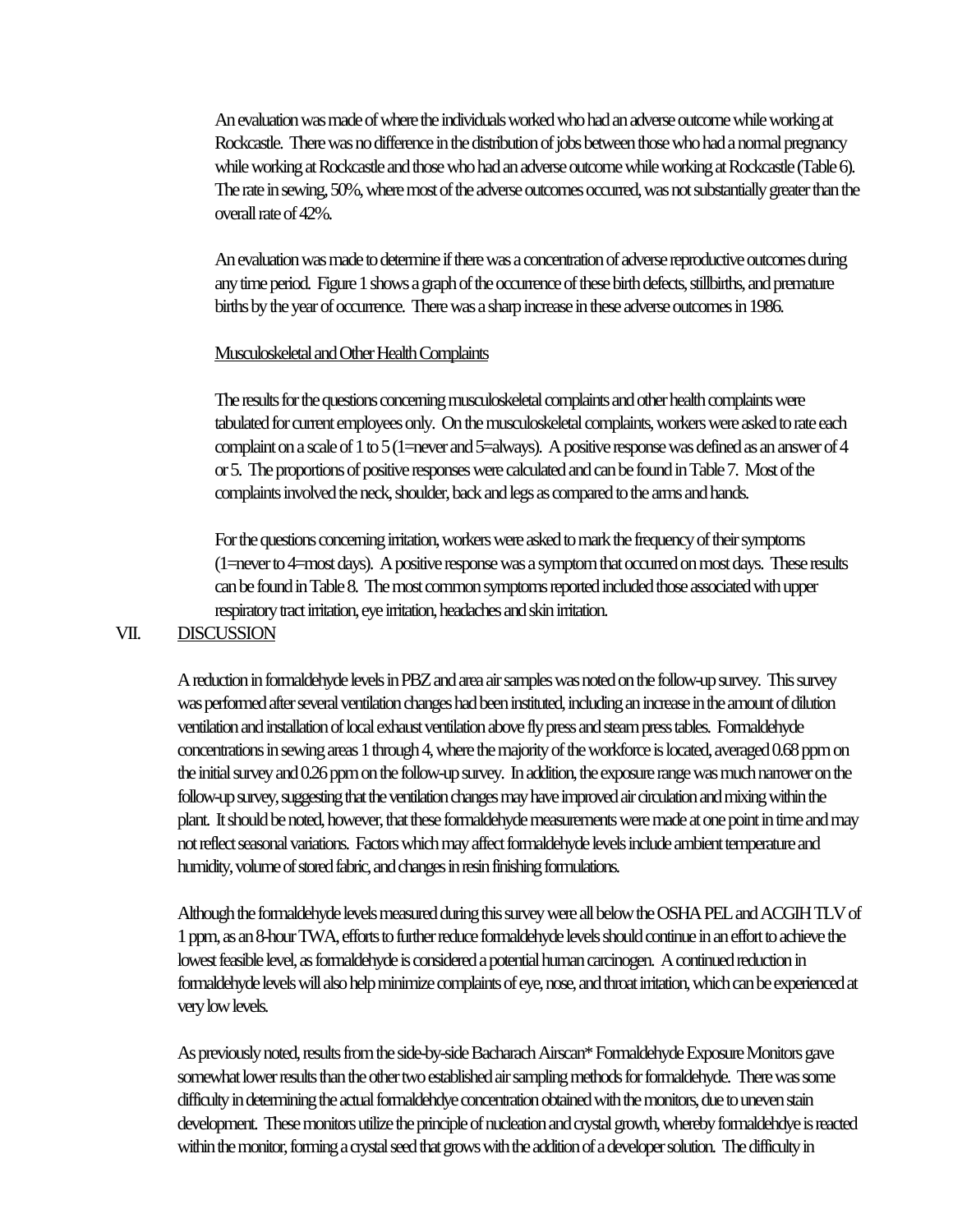assessing the length of stain (for direct reading of formaldehyde concentration) was conveyed to the firm which markets this product. This resulted in development of a new film having a thicker coating.

While most latent formaldehyde levels on fabric samples collected at this plant were below 500 ug/gm, one sample resulted in a formaldehyde release of 1430 ug/gm, considerably higher than the level of 1000 ug/gm specified on the resin finisher's material safety data sheet.

Jobs which resulted in the greatest particulate exposure were the cutting operation  $(1.00 \text{ mg/m}^3)$  and turn and ticket operation (2.12 mg/m<sup>3</sup>). These particulate concentrations are below the evaluation criterion for total nuisance dust. However, this dust may present an additional source of formaldehyde exposure and is therefore not simply a nuisance dust. There is a concern that this additional formaldehyde source may contribute to symptoms of irritation as well. NIOSH is presently evaluating a method for measuring low levels of formaldehdye physically adsorbed onto the surface of particulates, or chemically bound in the particulate. Further research is needed in assessing potential exposures and health effects from this exposure source.

Levels of organic vapors found on PBZ and area air samples (using charcoal tubes) were very low. The only substance present above the limit of detection on PBZ air samples obtained on the glue sprayer, the two oven operators, and a press operator, was 1,1,1-trichloroethane. In all cases, this substance was present at levels more than 1000 times below the OSHA PEL. Therefore, inhalation of this substance would not be expected to result in adverse health affects.

The results of the questionnaire show that there was a statistically significant elevated rate of birth defects, stillbirths, and premature births in women who were pregnant while working at Rockcastle compared with women who were pregnant while working elsewhere and with women pregnant not working outside the home. There was a clustering of these adverse outcomes in 1986. Most of the women who work at Rockcastle are in the sewing areas, and there was no significant difference in work area between those who had adverse pregnancy outcomes and the workforce as a whole.

Former employees were surveyed in order to determine if women who left employment had similar problems to those still working. Unfortunately, the response rate from former employees was too small to assess this. The major bias presented by excluding former workers is that women who had normal pregnancies may have stopped working to care for their children. When there is a low response rate from former employees, the concern is that those who had a problem are more likely to have responded. Therefore, it is difficult to determine how accurate this elevated rate is without knowing the outcomes of pregnancies among the former workers who did not respond to the questionnaire.

An excess of birth defects and other adverse pregnancy outcomes among a small group of workers is often called a "cluster". It is difficult to look at a single group of workers and determine whether an elevated rate is due to an exposure or to coincidence alone. Once a statistical association has been demonstrated, the findings need to be compared to other similar studies. We do not know of any reports of similar adverse pregnancy outcomes in women exposed to formaldehyde. The concentrations of formaldehyde and other organic vapors are probably lower now than they had been in the past, as a result of continuing improvements in ventilation and the use of resins that release less formaldehyde. However, it is not possible to determine what past exposures were, as industrial hygiene sampling data are not available. The glue and cleaning fluids used at this facility had reportedly not been changed since the plant's inception (with the exception of the cleaning fluid that was changed after the initial NIOSH investigation).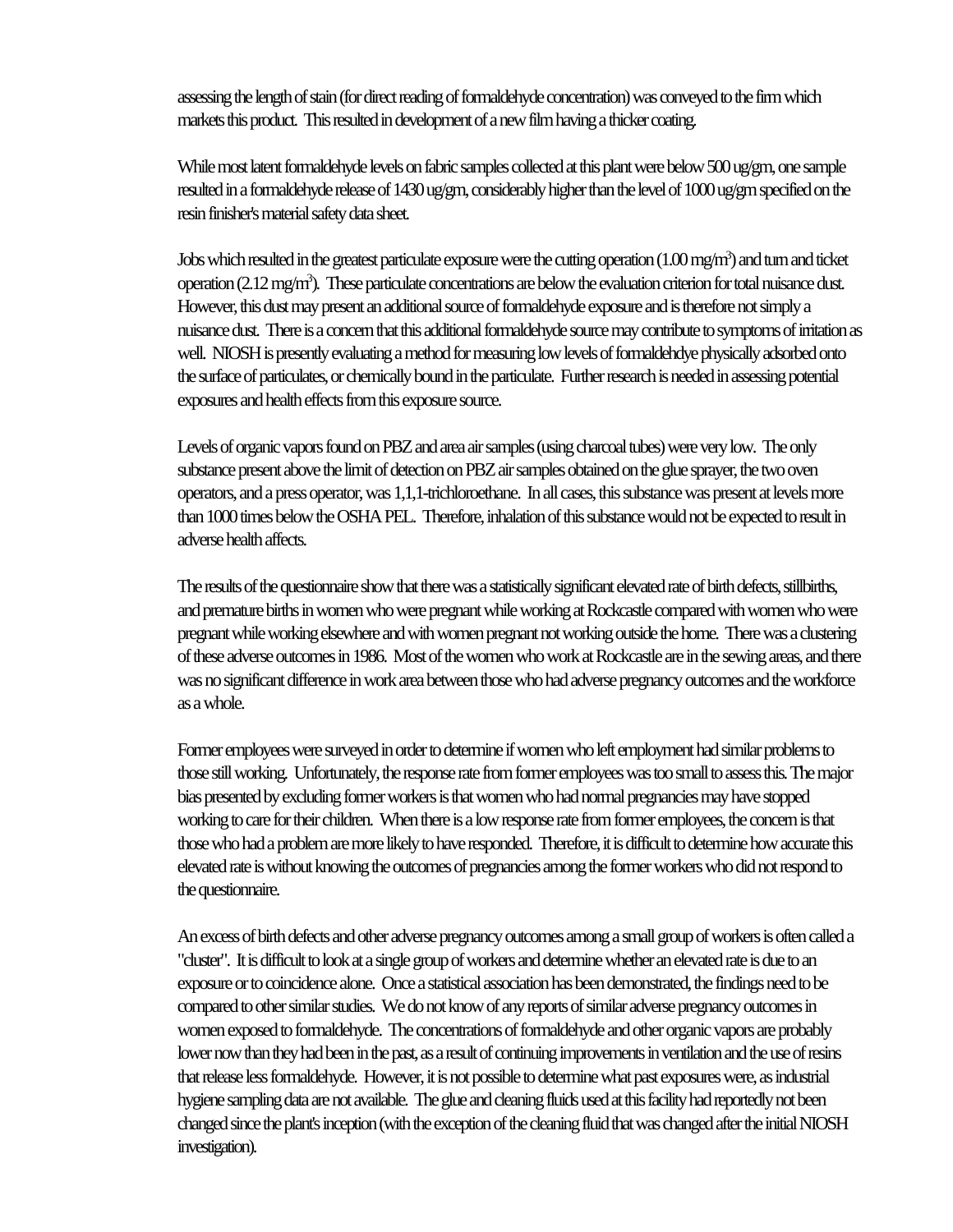A number of health complaints were expressed by employees. Because most of the symptoms occur to most people at some time, for the purposes of our survey a symptom was considered present only if it was reported to be frequent ("almost always" or "always" for musculoskeletal complaints, and "on most days" for the other symptoms).

Approximately one-third of the workers reported pain in their shoulders, neck, back, and legs. Although not the primary focus of our evaluation, we observed awkward positions among the workers. Detailed ergonomic evaluations in other garment manufacturing facilities have found that these types of awkward positions can result in complaints and can lead to a number of medical conditions such as tendonitis, bursitis, chronic back strain, and varicose veins.<sup>24</sup>

Other health complaints frequently reported were irritation of the eyes and nose, as well as headaches and skin rash. Exposures to formaldehyde even in low concentrations can lead to these types of complaints.<sup>8</sup>

### VIII. RECOMMENDATIONS

Since the initial NIOSH investigation, many ventilation and workpractice changes were made, some of which had been recommended by the NIOSH investigators. Further changes have been made since the second NIOSH visit, including the installation of local exhaust ventilation at the point of steam generation at the fly press stations. These changes have improved working conditions at this plant. The following additional recommendations are offered to further reduce the formaldehyde exposure potential, to minimize potential ergonomic hazards, and to monitor future reproductive outcomes of Rockcastle Manufacturing employees.

- 1. Rockcastle Manufacturing should continue to work with the textile finishing company which supplies the post-cure fabrics to ensure utilization of resin systems offering lower formaldehyde release. Rockcastle should also request that the finisher supply formaldehyde release data on random fabric samples as a quality control measure. In addition, the possibility of using pre-cure fabrics (which may have lower formaldehyde release) should be explored.
- 2. Periodic exposure monitoring for formaldehyde should be performed, taking into consideration potential seasonal variations in formaldehyde levels. Exposure monitoring should also be conducted after ventilation changes are made, when new resin treatments are used, and following other work practice changes which may affect airborne formaldehyde levels.
- 3. The questionnaire data indicated a large number of complaints of the shoulder, neck, back, and legs. To reduce the potential for development of cumulative trauma disorders, an ergonomic evaluation should be performed at this facility. This is particularly important, in light of planned expansion and renovation activities (installation of new curing ovens, elimination of glue spraying operation, increasing the size of the plant, etc.).
- 4. Since this evaluation found a cluster of adverse reproductive outcomes, a surveillance system should be established to determine if this trend continues. Clusters can be due to a number of factors and the continued surveillance of pregnancies should differentiate an ongoing problem from one due to other factors, including chance.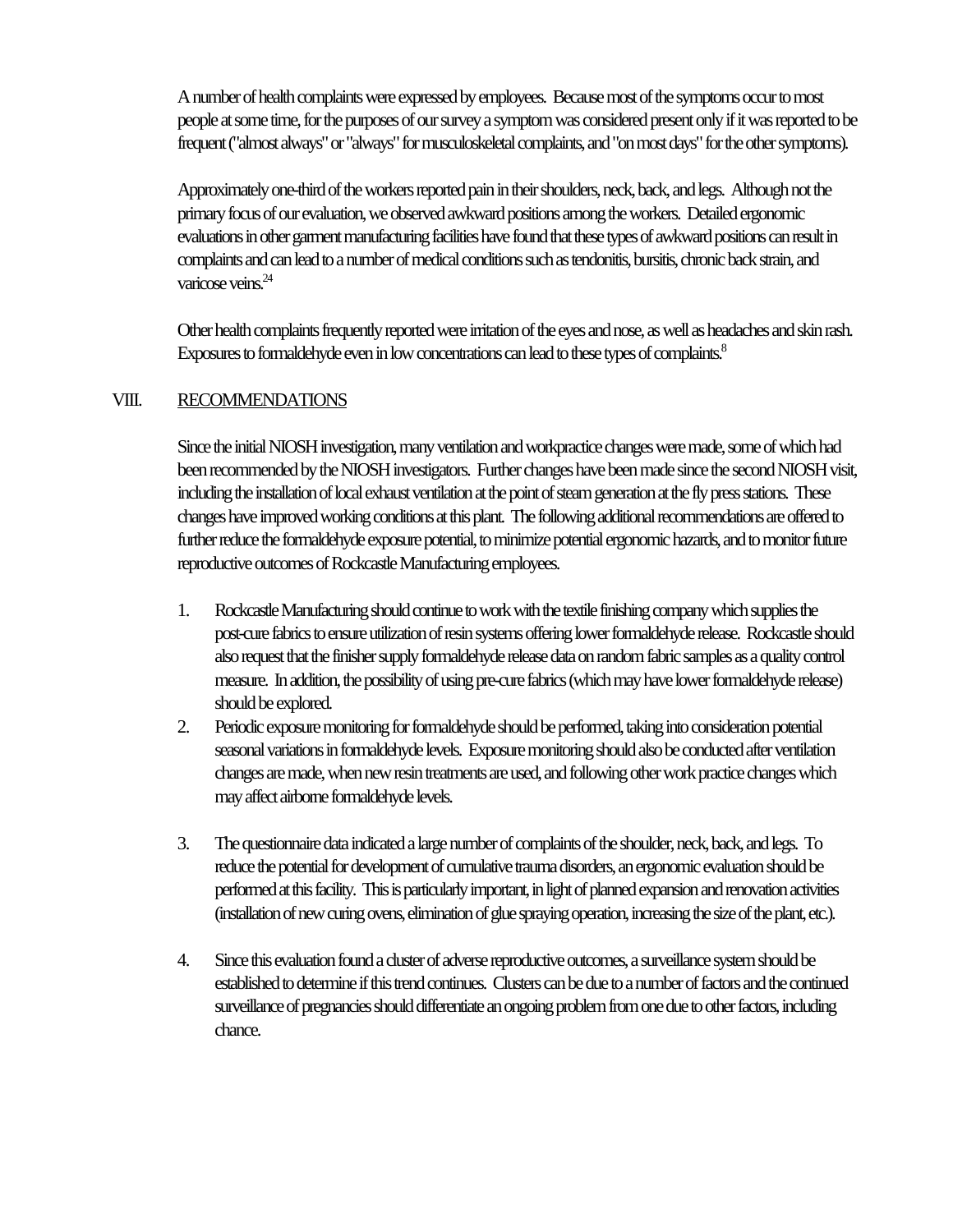#### IX. REFERENCES

- 1. Kottes Andrews BA, Reinhardt RM. Predicting release of formaldehyde from cellulosic textiles, in Formaldehyde: Analytical Chemistry and Toxicology. V. Turoski, Ed. American Chemical Society, Washington, D.C., 1985, 84-100.
- 2. Roberts EC, Rossano AJ. Formaldehyde release from cotton fabric. Textile Chem Color, 1984, 16(3):29-34.
- 3. National Institute for Occupational Safety and Health. NIOSH Manual of Analytical Methods, 3rd Edition. Cincinnati, Ohio, (DHHS (NIOSH) publication no. 84-100), 1984.
- 4. Burlington Industries Chemical Division. Standard Test Method: Determination of Latent Formaldehyde. 1972.
- 5. American Association of Textile Chemists and Colorists. AATCC Test Method 112-1984. Formaldehyde odor in resin treated fabric, determination of: sealed jar method. AATCC Tech Manual, 1987.
- 6. National Institute for Occupational Safety and Health. Criteria for a recommended standard--occupational exposure to formaldehyde. (DHEW (NIOSH) publication no. 77-126), 1977.
- 7. American Conference of Governmental Industrial Hygienists. Documentation of threshold limit values and biological exposure indices (with 1987 supplements). 5th Ed., Cincinnati, Ohio: ACGIH, 1986.
- 8. Proctor NH, Hughes JP, Fischman ML. Chemical hazards of the workplace. 2nd Ed. J.B. Lippincott: Philadelphia, 1988, 260-262.
- 9. Albert RE, Sellakumar AR, Laskin S, Kuschner M, Nelson A, Snyder CA. Nasal cancer in the rat induced by gaseous formaldehyde and hydrogen chloride. J Natl Cancer Inst. 68:597-603.
- 10. Swenberg JA, Kerns WD, Mitchell RE, Gralla EJ, Pavkov KL. Induction of squamous cell carcinomas of the rat nasal cavity by inhalation exposure to formaldehyde vapor. Cancer Res 40:3398-3402.
- 11. Stayner L, Smith AB, Reeve G, Blade L, Elliott L, Keenlyside R, Halperin W. Proportionate mortality study of workers in the garment industry exposed to formaldehyde. Am J Ind Med, 1986, 7:229.
- 12. Sterling TD, Weinkam JJ. Reanalysis of a National Cancer Institute Study on "Mortality Among Industrial Workers Exposed to Formaldehyde." Submission to the OSHA formaldehyde docket, November, 1986.
- 13. Ulsamer AG, Beall JR, Kang HK, Frazier JA. Overview of health effects of formaldehyde, in Hazard Assessment of Chemicals-Current Developments. J. Saxsena, Ed. Academic Press: New York. 1984, 3:337-400.
- 14. Overman DO. Absence of embryonic effects of formaldehyde after percutaneous exposure in hampsters. Toxicology Letters, 1985. 120:459.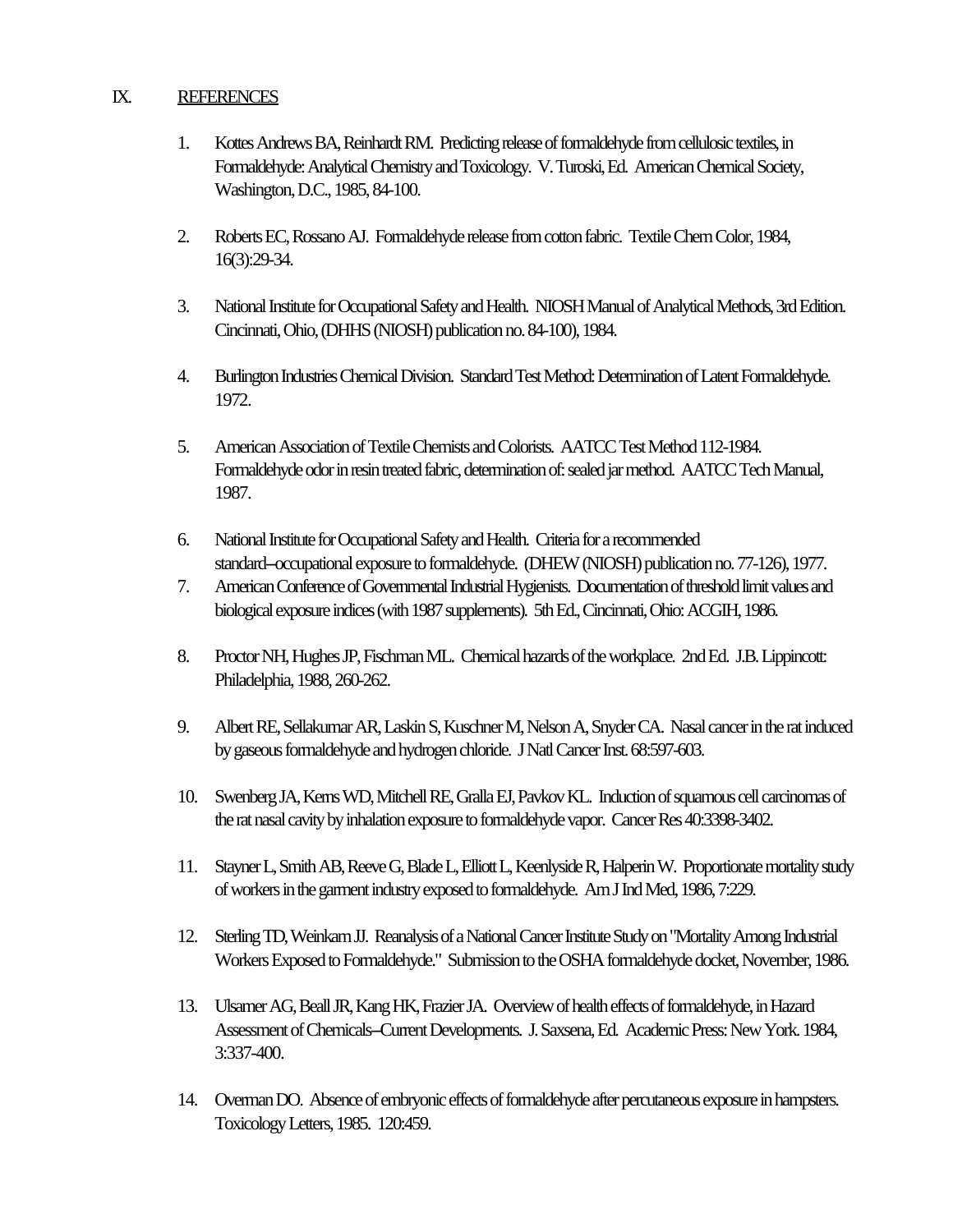- 15. Shumilina AV. Menstrual and child-bearing functions of female workers occupationally exposed to the effects of formaldehyde. Gig Tr Prof Zabol. 1975, 19:18-21.
- 16. National Research Council. Formaldehdye and other aldehydes. National Academy Press, Washington, D.C. p 991, 1981.
- 17. National Institute for Occupational Safety and Health. NIOSH Current Intelligence Bulletin 34--formaldehyde: evidence of carcinogenicity. (DHHS (NIOSH publication no. 86-122).
- 18. Occupational Safety and Health Administration. Amended Formaldehyde Standard. 29 CFR 1910.1048. Fed Reg 52 (233), December 4, 1987.
- 19. American Conference of Governmental Industrial Hygienists. Threshold limit values and biological exposure indices for 1989-1990. ACGIH: Cincinnati, Ohio, 1989.
- 20. Occupational Safety and Health Administration. Air Contaminants Permissible Exposure Limits. 29 CFR 1910.1000 (amended). Fed Reg, January 19, 1989.
- 21. Kline J, Stein Z, Strobino B, Susser M, Warburton D.Surveillance of spontaneous abortions. Power in environmental monitoring. Amer J Epidemiol 1977; 106: 345-350.
- 22. Bengt K, Epidemiology of Human Reproduction. CRC Press: Boca Raton, 1988.
- 23. Buck GS, Getchell NF. U.S. Patent 2 957 746, 1960.
- 24. Punnett L, Robins JM, Wegman DH, Keyserling WM. Soft tissue disorders in the upper limbs of female garment workers. Scand J Work Environ Health 1985, 11:417-425.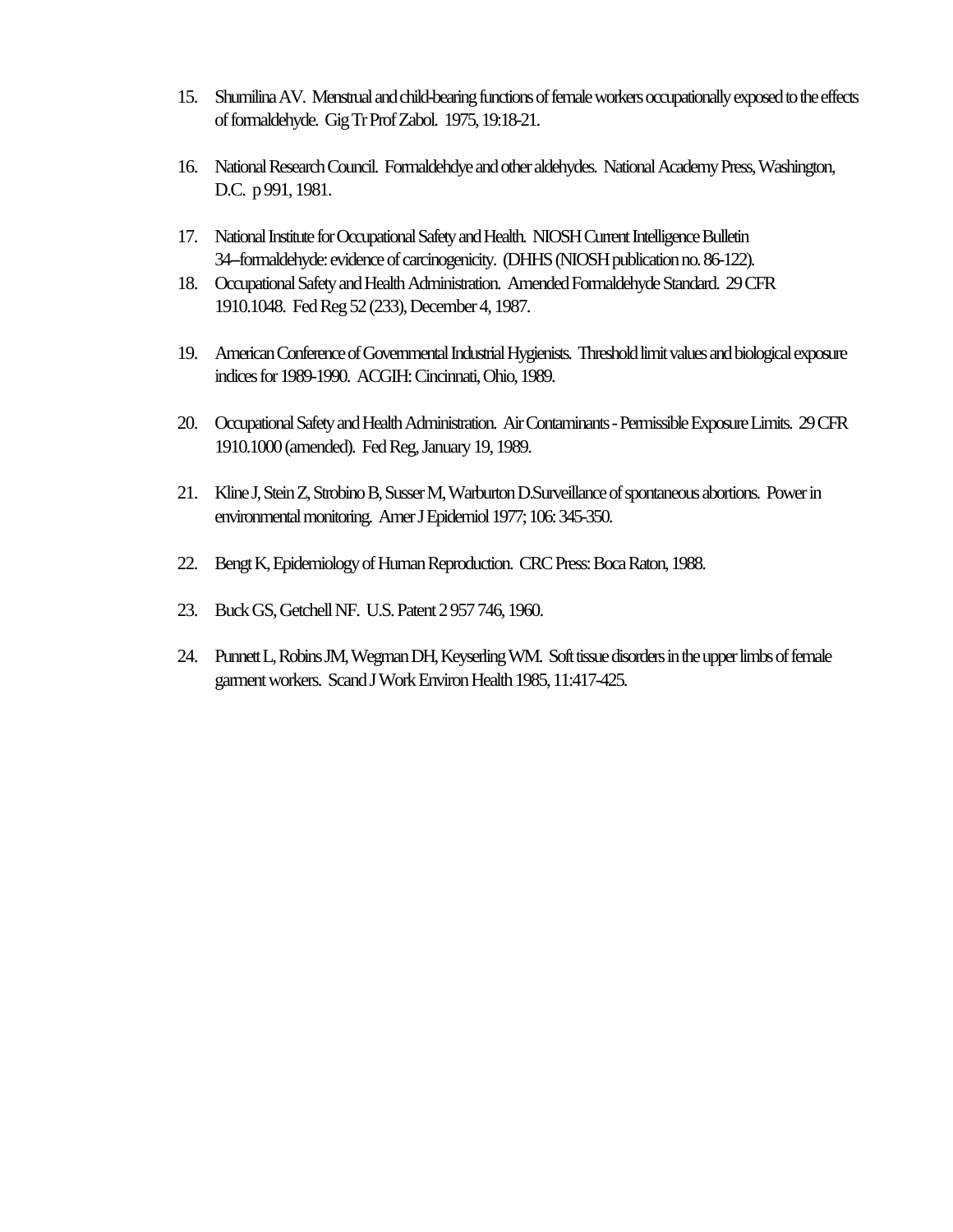#### X. AUTHORSHIP AND ACKNOWLEDGEMENTS

| Report Prepared by:                           | Teresa Seitz, C.I.H.<br><b>Industrial Hygienist</b><br><b>Industrial Hygiene Section</b>                                    |
|-----------------------------------------------|-----------------------------------------------------------------------------------------------------------------------------|
|                                               | Sherry Baron, M.D.<br>Medical Officer<br><b>Medical Section</b>                                                             |
| Field Assistance: Michael S. Crandall, C.I.H. | Industrial Hygiene Engineer<br><b>Industrial Hygiene Section</b>                                                            |
|                                               | Eugene R. Kennedy, Ph.D.<br>Research Chemist<br>Methods Research Branch<br>Division of Physical Sciences<br>and Engineering |

Report Typed by: Linda Morris

Clerk Typist Industrial Hygiene Section

#### XI. DISTRIBUTION AND AVAILABILITY OF REPORT

Copies of this report are temporarily available upon request from NIOSH, Hazard Evaluations and Technical Assistance Branch, 4676 Columbia Parkway, Cincinnati, Ohio 45226. After 90 days, the report will be available through the National Technical Information Service (NTIS), 5285 Port Royal, Springfield, Virginia 22161. Information regarding its availability through NTIS can be obtained from NIOSH Publications Office at the Cincinnati address. Copies of this report have been sent to:

- 1. Rockcastle Manufacturing
- 2. Cintas Corporation
- 3. Confidential Requestors
- 4. OSHA, Region

For the purpose of informing affected employees, copies of this report shall be posted by the employer in a prominent place accessible to the employees for a period of 30 calendar days.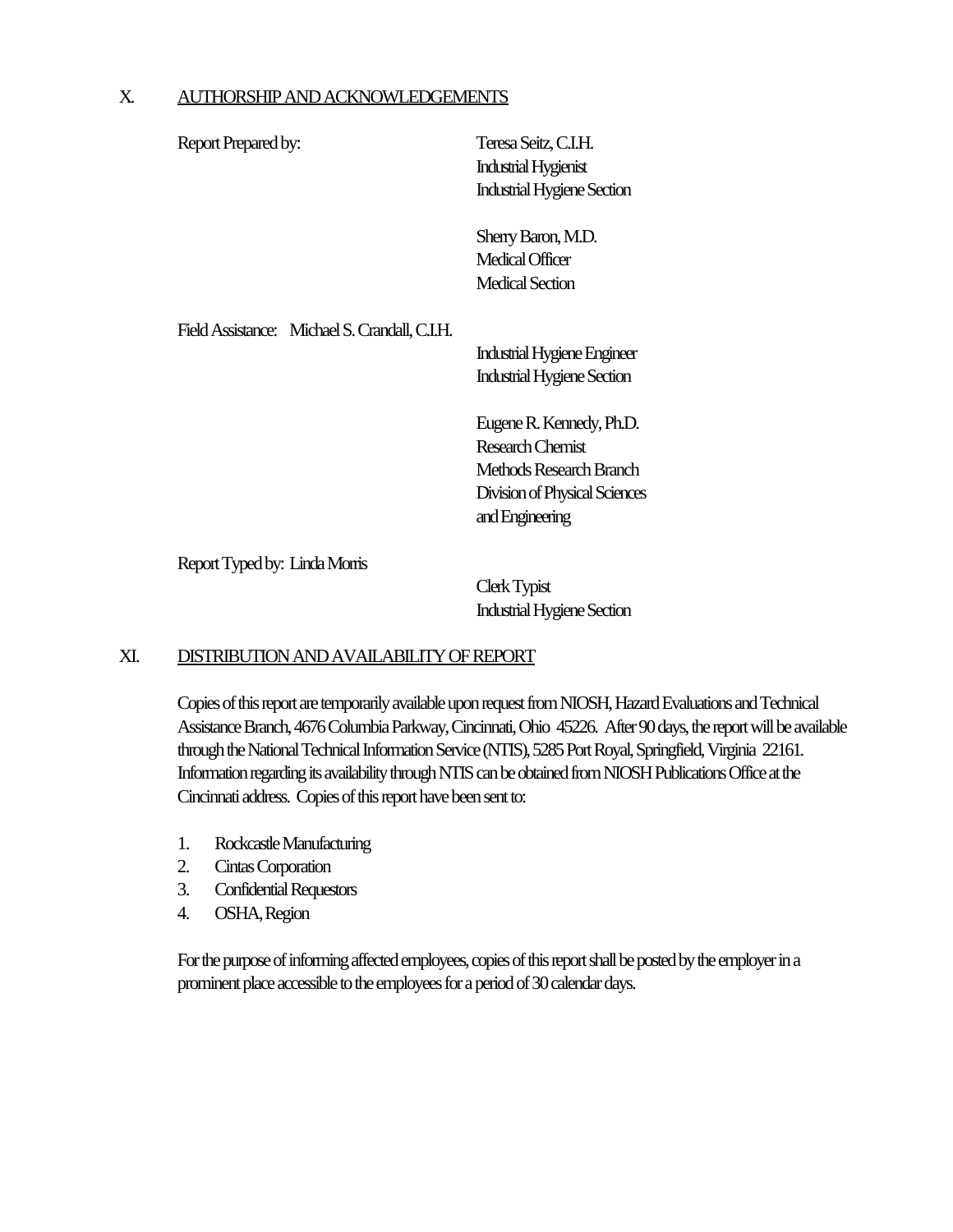# Table 1 Formaldehyde Exposure Data, Rockcastle Manufacturing, Mount Vernon, Kentucky HETA 87-349, September 9, 1987

| Sample Description                               | Sampling Time | Sample Volume         |                    | Formaldehyde Concentration TWA <sup>b</sup> |
|--------------------------------------------------|---------------|-----------------------|--------------------|---------------------------------------------|
|                                                  | (minutes)     | (liters)              | (ppm) <sup>a</sup> | (ppm)                                       |
| Personal Breathing Zone Air Samples <sup>c</sup> |               |                       |                    |                                             |
| oven operator #1                                 | 516           | 25.0                  | (0.29)             |                                             |
| oven operator #2                                 | 511           | 26.7                  | (0.30)             |                                             |
| steam press operator                             | 509           | 27.6                  | 0.38               |                                             |
| glue sprayer                                     | 442           | 19.0                  | (0.14)             |                                             |
| fly press operator                               | 471           | 24.6                  | 0.46               |                                             |
| Area Air Samples <sup>d</sup>                    |               |                       |                    |                                             |
| conference room                                  | 339           | 64.4                  | 0.28               |                                             |
| fabric storage area                              | 200           | $100.0$               | 0.34               |                                             |
|                                                  | 202           | 101.0                 | 0.46               | 0.40                                        |
| boxing department                                | 197           | 98.5                  | 0.41               |                                             |
|                                                  | 199           | 99.5                  | 0.48               | 0.45                                        |
| cutting table                                    | 197           | 98.5                  | 0.50               |                                             |
|                                                  | 198           | 99.0                  | 0.60               | 0.55                                        |
| area 1 - welts                                   | 193           | 96.5                  | 0.60               |                                             |
|                                                  | 198           | 99.0                  | 0.79               | 0.70                                        |
| area 2 - pocket set                              | 194           | 97.0                  | 0.60               |                                             |
|                                                  | 199           | 99.5                  | 0.77               | 0.69                                        |
| area 3 - waist band set                          | 194           | 97.0                  | 0.60               |                                             |
|                                                  | 198           | 99.0                  | 0.78               | 0.69                                        |
| area 4 - belt loop                               | 194           | 97.0                  | 0.57               |                                             |
|                                                  | 198           | 99.0                  | 0.73               | 0.65                                        |
| Press area                                       | 190           | 95.0                  | 0.49               |                                             |
|                                                  | 204           | 102.0                 | 0.67               | 0.58                                        |
| Press 141                                        | 190           | 95.0                  | 0.47               |                                             |
|                                                  | 202           | 101.0                 | 0.69               | 0.58                                        |
| Press 157                                        | 190           | 95.0                  | 0.48               |                                             |
|                                                  | 193           | 96.5                  | 0.71               | 0.60                                        |
| outside oven (pant                               | 190           | 95.0                  | 0.33               |                                             |
| rack cooling area)                               | 197           | 98.5                  | 0.51               | 0.42                                        |
| glue room (shelf)                                | 186           | 93.0                  | 0.32               |                                             |
| front office (by copier)                         | 189           | 94.5                  | 0.13               |                                             |
| outside oven (pant rack cooling area)            | 15            | 15.0                  | 0.39               |                                             |
|                                                  | 15            | 15.0                  | 0.41               |                                             |
| NIOSH Recommended Exposure limit (REL)           |               | Lowest Feasible Level |                    |                                             |
| OSHA Permissible Exposure limit (PEL)            |               | 8-hrTWA               | 1.0                |                                             |
|                                                  |               | 15-min STEL           | 2.0                |                                             |
| ACGIH Threshold Limit Value (TLV)                |               | 8-hrTWA               | $1.0\,$            |                                             |
|                                                  |               | 15-min STEL           | 2.0                |                                             |

a Formaldehyde concentration is expressed in parts per million (ppm). Values in parentheses indicate formaldehyde concentrations between the limit of detection (LOD) and limit of quantitation (LOQ).

<sup>b</sup> TWA refers to the time-weighted average concentration over the entire sampling period.

c Personal breathing zone air samples were collected and analyzed according to NIOSH Method 2502 (solid sorbent tube method). The LOD and LOQ were 4 and 12 micrograms per sample, respectively.

d Area air samples were collected and analyzed according to NIOSH Method 3500 (impinger method). The LOD and LOQ were 0.4 and 1.3 micrograms per sample, respectively.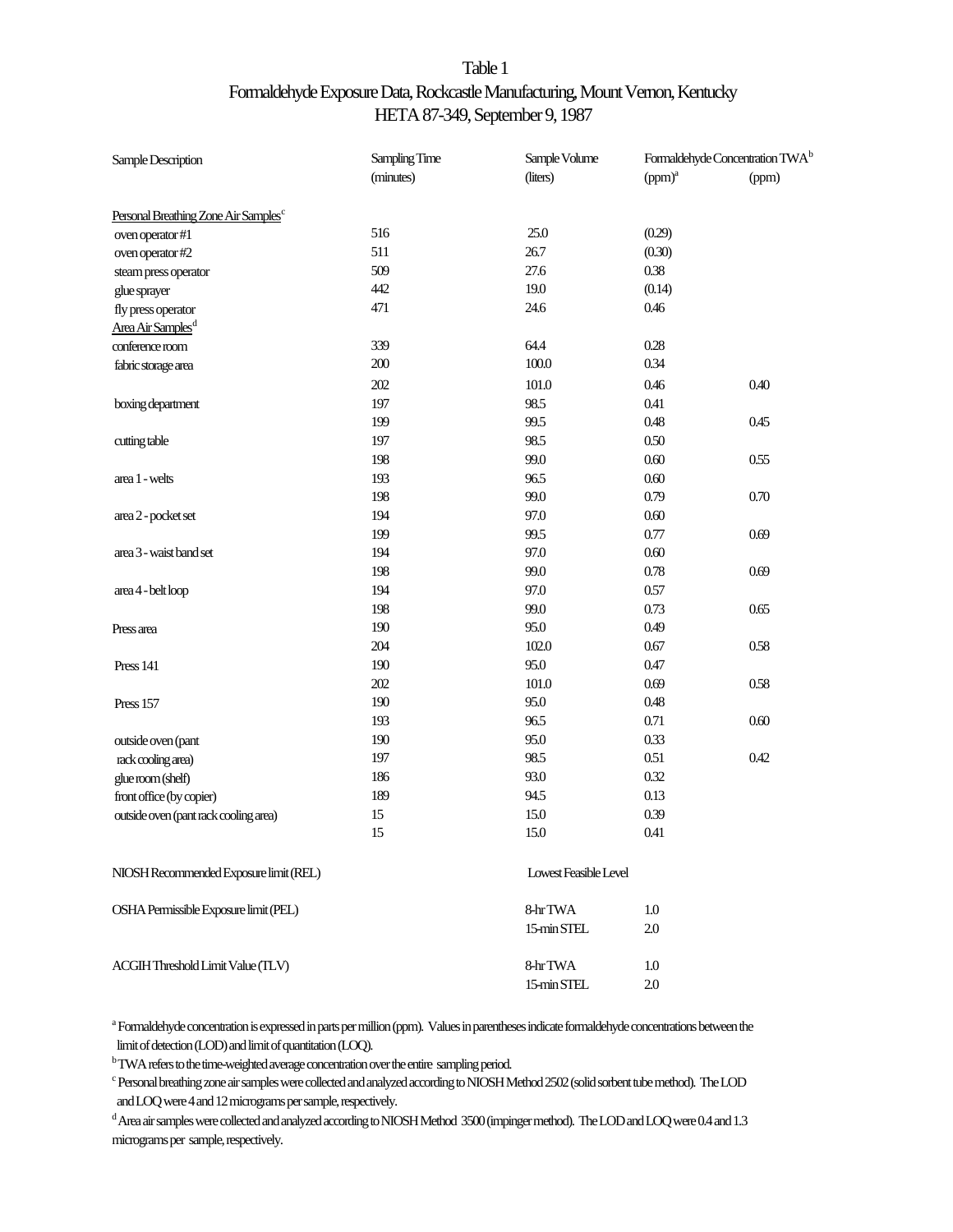# Table 2 Comparison of Formaldehyde Air Sampling Results Using Solid Sorbent Tubes, Liquid Impingers and Passive Monitors Rockcastle Manufacturing Mount Vernon, Kentucky HETA 87-349 January 13, 1988

#### FORMALDEHYDE CONCENTRATION (ppm)<sup>a</sup>

| Sample Location/                         | Sampling Time | Sorbent Tubes |      | Liquid                | Passive        |         |
|------------------------------------------|---------------|---------------|------|-----------------------|----------------|---------|
| or Job                                   | (minutes)     | A             | B    | Impinger              | Monitor        | Average |
| Cutter                                   | 436           | $PF^b$        | 0.20 | 0.20                  | 0.16           | 0.19    |
| Press Operator                           | 438           | 0.22          | 0.15 | 0.25                  | 0.15           | 0.19    |
| <b>Fly Press Operator</b>                | 423           | 0.20          | 0.21 | 0.23                  | 0.18           | 0.21    |
| Area 1 - Hip Pocket                      | 503           | 0.18          | 0.15 | 0.23                  | 0.15           | 0.18    |
| Area 2 - Front Pocket                    | 501           | 0.15          | 0.15 | 0.25                  | 0.16           | 0.18    |
| Area 3 - Waist Band Set                  | 442           | 0.19          | 0.22 | 0.28                  | 0.15           | 0.21    |
| Area 4 - Belt Loop                       | 443           | 0.18          | 0.18 | 0.28                  | 0.16           | 0.20    |
| <b>Press 139</b>                         | 480           | 0.18          | 0.21 | 0.25                  | 0.22           | 0.22    |
| Outside the Curing Ovens 494             |               | 0.20          | 0.16 | 0.31                  | 0.11           | 0.20    |
| Conference Room                          | 489           | 0.12          | 0.13 | 0.19                  | $ND(\leq 0.1)$ | 0.11    |
| NIOSH Recommended Exposure Limit (REL)   |               |               |      | Lowest Feasible Limit |                |         |
| OSHA Permissible Exposure Limit (PEL)    |               |               |      | 8-hour TWA            |                | 1.0     |
|                                          |               |               |      | 15-min STEL           |                | 2.0     |
| <b>ACGIH Threshold Limit Value (TLV)</b> |               |               |      |                       |                |         |
|                                          |               |               |      | 8-hour TWA            |                | 1.0     |
|                                          |               |               |      | 15-min STEL           |                | 2.0     |

<sup>a</sup>Formaldehyde concentrations are expressed as time-weighted averages (TWA) over the sampling period in parts per million (ppm). Side-by-side air samples were collected using three different methods: (1) solid sorbent tube method (NIOSH 2502), (2) liquid impinger method (NIOSH 3500), and a passive monitoring method using Bacharach\* AirScan Formaldehyde Exposure Monitors.

ND = none detected.

 ${}^{b}PF =$  Pump failure.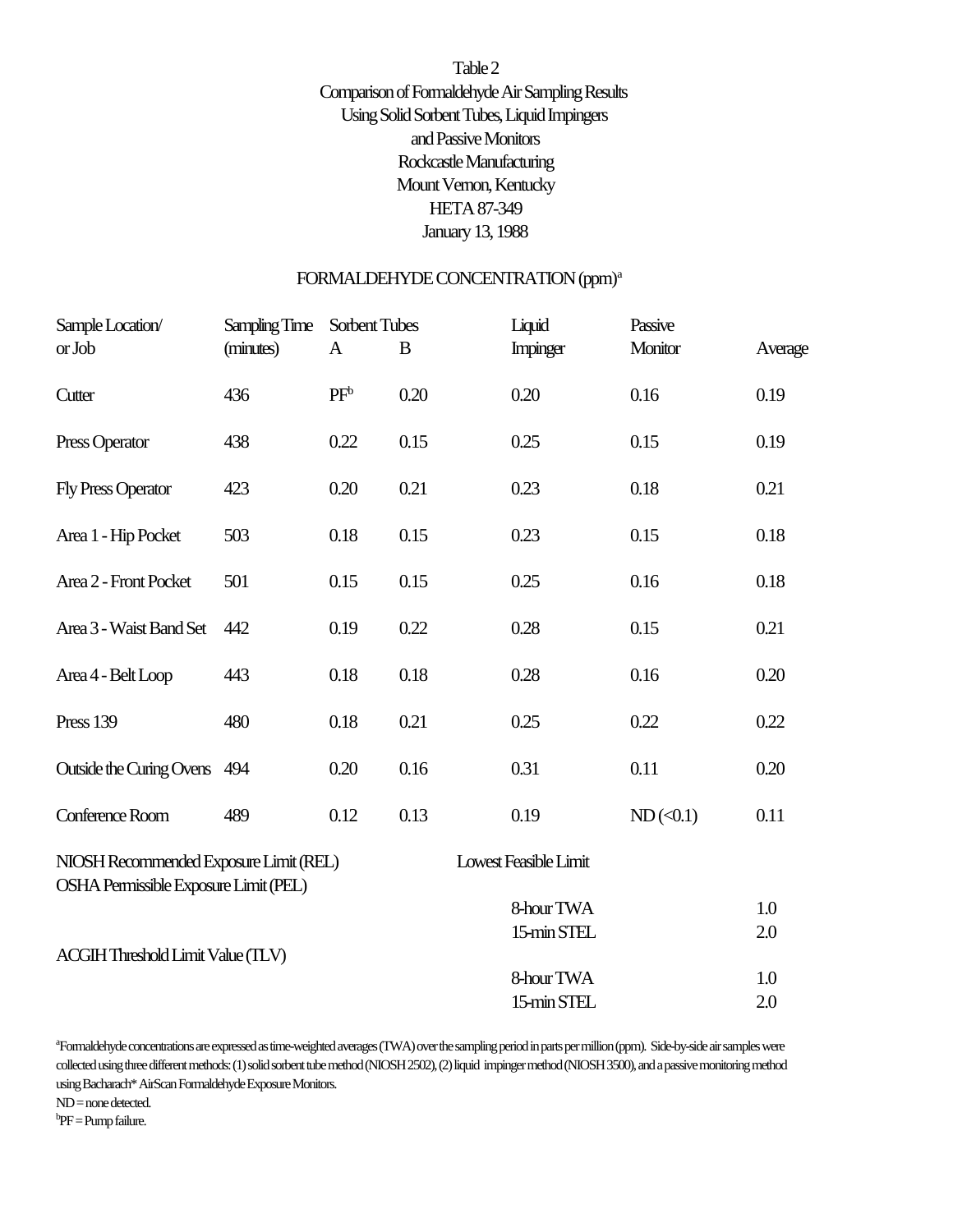### Latent Formaldehyde Levels on Resin-Treated Fabrics

Rockcastle Manufacturing Mount Vernon, Kentucky HETA 87-349

September 9, 1987

| Fabric<br>Description                       | Latent Formaldehyde<br>ug/gm <sup>a</sup> |
|---------------------------------------------|-------------------------------------------|
| navy blue - stored at the plant for         |                                           |
| less than one month:                        |                                           |
| steam pressed only                          | 468                                       |
| steam pressed and cured @ 350 F for 15-min. | 124 (73.5% reduction)                     |
| navy blue - stored at the plant for         |                                           |
| $>60$ days:                                 |                                           |
| steam pressed only                          | 280                                       |
| steam pressed and cured @ 350 F for 15-min. | 161 (42.5% reduction)                     |
| emerald green - length of storage unknown   |                                           |
| not pressed or cured                        | 312                                       |
| bluish black - length of storage unknown    |                                           |
| not pressed or cured                        | 244                                       |
|                                             |                                           |
| brown - length of storage unknown           |                                           |
| not pressed or cured                        | 219                                       |
| royal blue - length of storage unknown      |                                           |
| not pressed or cured                        | 1430                                      |
|                                             |                                           |
| dark green - length of storage unknown      |                                           |
| not pressed or cured                        | 382                                       |
| white - length of storage unknown           |                                           |
| not pressed or cured                        | 163                                       |
|                                             |                                           |

<sup>a</sup> Latent formaldehyde levels are expressed as micrograms of formaldehyde per gram of fabric (ug/g).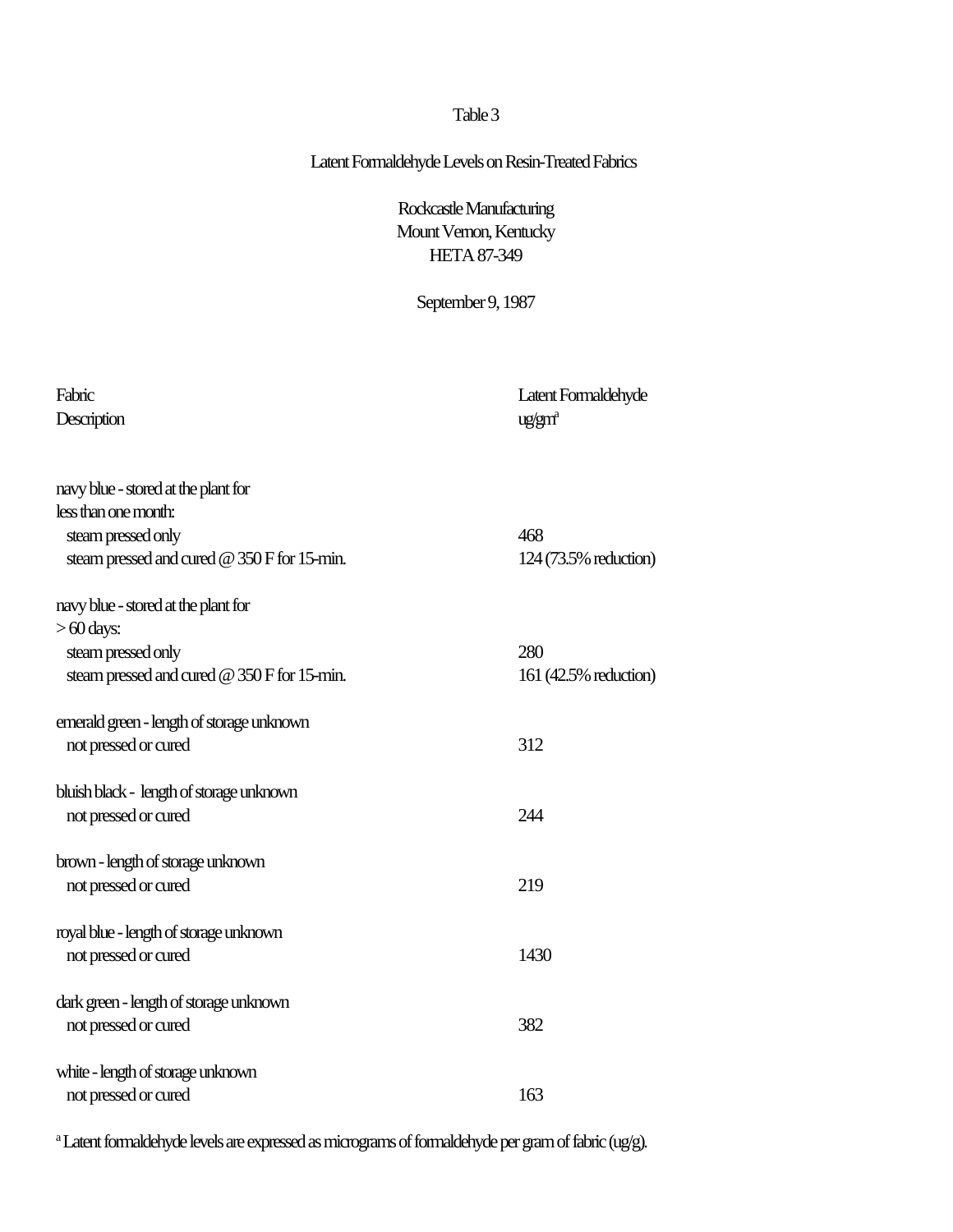# Table 4 Total Particulate Exposure Data Rockcastle Manufacturing Mount Vernon, Kentucky HETA 87-349

| Sample<br>Description                                 | Sample<br>Type <sup>a</sup> | Sampling<br><b>Time</b><br>(minutes) | Sample<br>Volume<br>(liters) | <b>Total Particulate</b><br>Concentration<br>$(mg/m3)^b$ |
|-------------------------------------------------------|-----------------------------|--------------------------------------|------------------------------|----------------------------------------------------------|
| September 9, 1987                                     |                             |                                      |                              |                                                          |
| Spreader                                              | <b>PBZ</b>                  | 387                                  | 580                          | 0.17                                                     |
| Cutter                                                | <b>PBZ</b>                  | 392                                  | 588                          | 1.00                                                     |
| Maintenance (sweeping)                                | <b>PBZ</b>                  | 385                                  | 578                          | 0.29                                                     |
| Turn & Ticket Operator                                | <b>PBZ</b>                  | 483                                  | 725                          | 2.12                                                     |
| Welts (by machine)                                    | $\mathbf{A}$                | 474                                  | 711                          | 0.42                                                     |
| January 13, 1988                                      |                             |                                      |                              |                                                          |
| Turn & Ticket Machine                                 | $\mathbf{A}$                | 422                                  | 844                          | 0.12                                                     |
| Area 1                                                | $\mathbf{A}$                | 413                                  | 826                          | 0.13                                                     |
| Area 3                                                | $\mathbf{A}$                | 413                                  | 826                          | 0.13                                                     |
| <b>Cutting Table</b>                                  | $\mathbf{A}$                | 426                                  | 852                          | 0.02                                                     |
| NIOSH Recommended Exposure Limit (REL)                | none established            |                                      |                              |                                                          |
| OSHA Permissible Exposure Limit (PEL) (Nuisance Dust) |                             |                                      |                              | 15                                                       |
| ACGIH Threshold Limit Value (TLV) (Nuisance Dust)     |                             |                                      |                              | 10                                                       |
|                                                       |                             |                                      |                              |                                                          |

<sup>a</sup> PBZ = personal breathing zone air sample; A = area air sample. **b** Total particulate concentration is expressed in milligrams of dust per cubic meter of air (mg/m<sup>3</sup>) as a time-weighted average over the sampling period.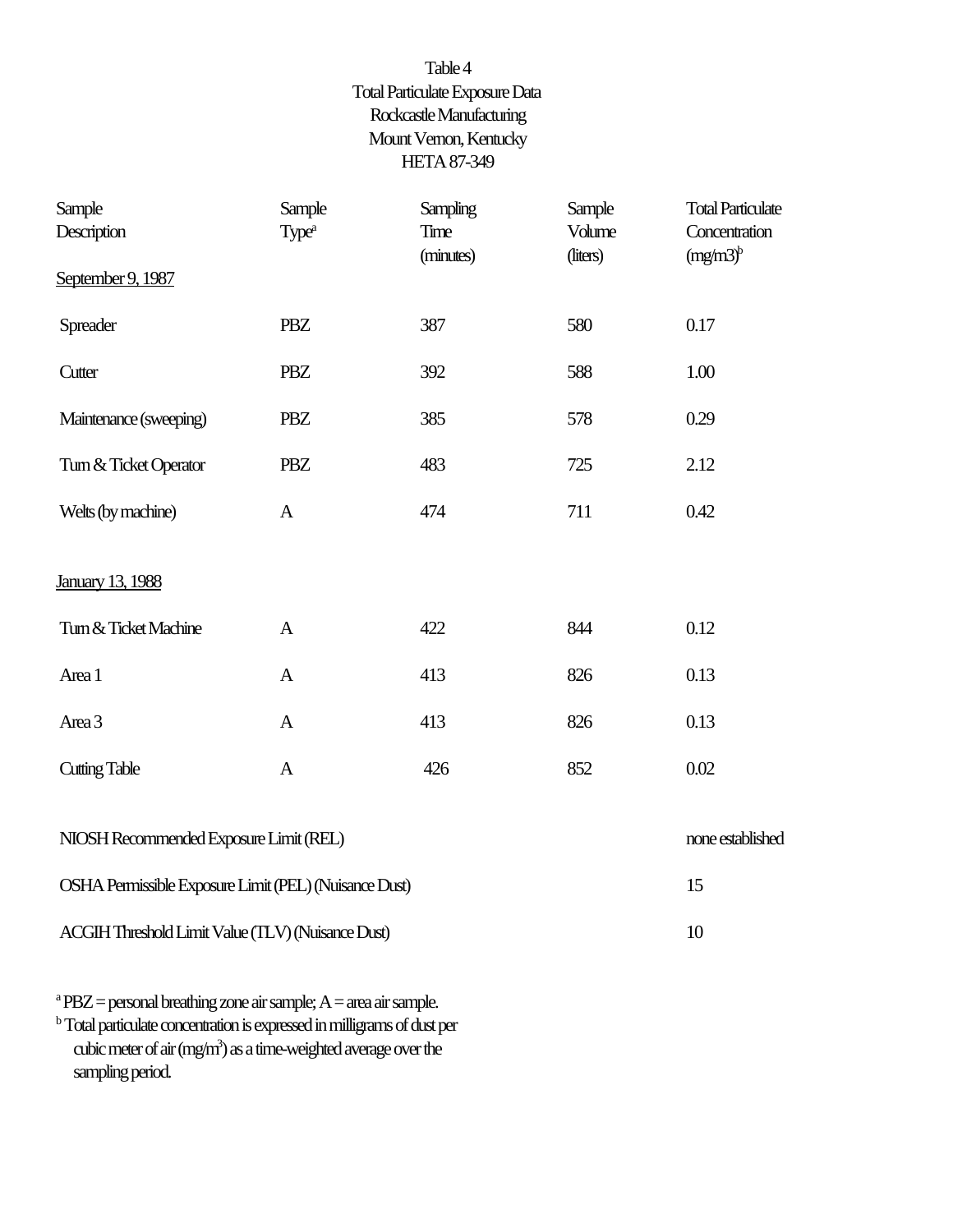# Table 5 Proportions of Adverse Reproductive Outcomes

# Rockcastle Manufacturing Mount Vernon, Kentucky HETA 87-349

### January, 1988

### Current and Former Workers (365 total pregnancies)

| <b>Employment Status</b>                             |                    |                                              |                  |            |
|------------------------------------------------------|--------------------|----------------------------------------------|------------------|------------|
| during pregnancy                                     | <b>Miscariages</b> | Birth Defects*                               | Stillbirths*     | Premature* |
| Rockcastle<br>(28 pregnancies)                       | 14%                | 25%                                          | 4%               | 13%        |
| Working but Not<br>at Rockcastle<br>(91 pregnancies) | 13%                | 4%                                           | $\boldsymbol{0}$ | 1%         |
| Not Working<br>(246 pregnancies)                     | 5%                 | 2%                                           | 2%               | 3%         |
|                                                      |                    | Current Workers Only (296 total pregnancies) |                  |            |
| <b>Employment Status</b><br>during pregnancy         | Miscariages        | Birth Defects*                               | Stillbirths*     | Premature* |
| Rockcastle<br>(19 pregnancies)                       | 21%                | 13%                                          | 7%               | 13%        |
| Working but Not<br>at Rockcastle<br>(71 pregnancies) | 15%                | 3%                                           | $\boldsymbol{0}$ | 2%         |
| Not Working<br>(206 pregnancies)                     | 5%                 | 2%                                           | 2%               | 4%         |

\* These proportions are based on the total number of pregnancies that did not end in a miscarriage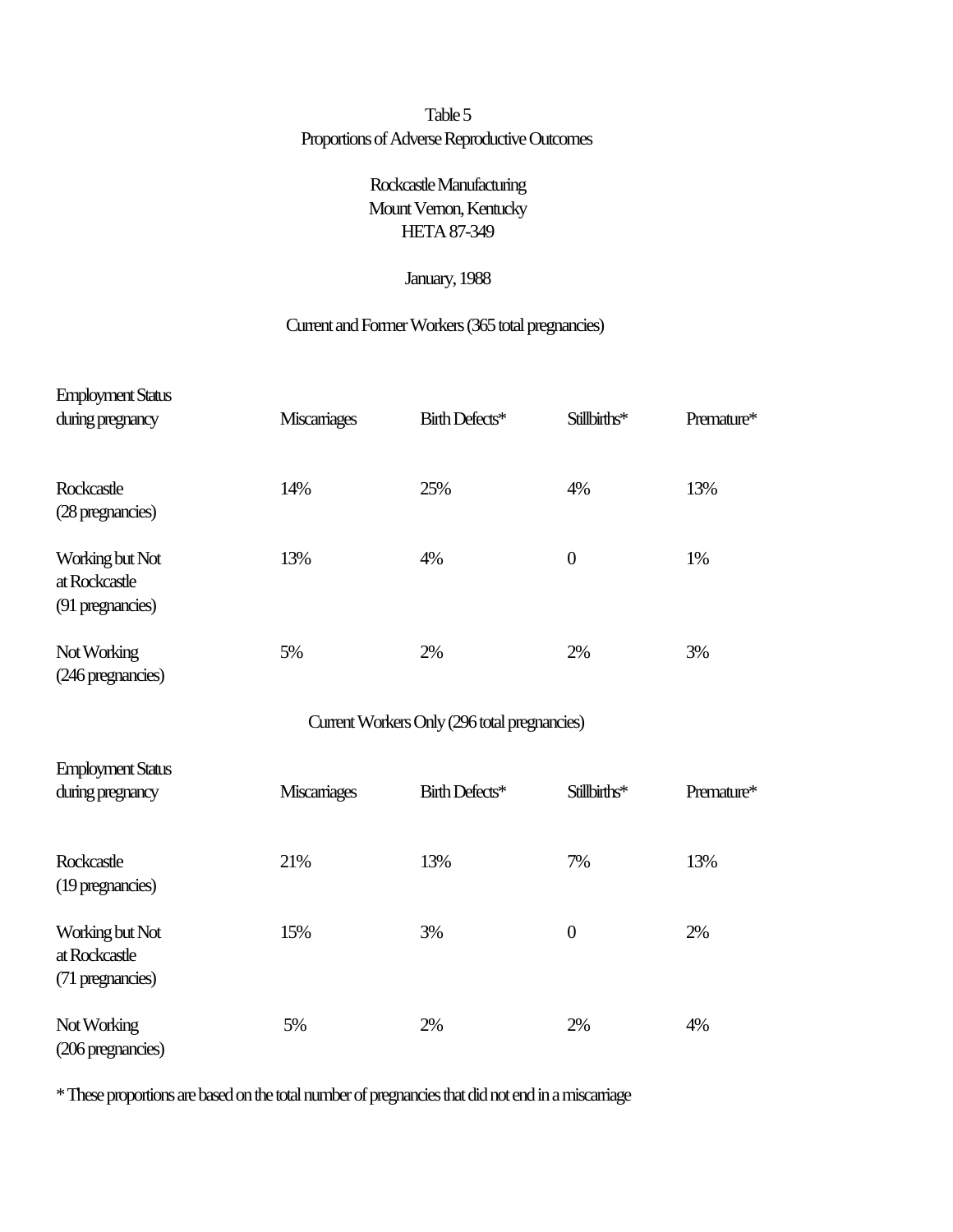# Rate of Adverse Outcomes While Women Were Employed At Rockcastle By Work Area

# Rockcastle Manufacturing Mount Vernon, Kentucky HETA 87-349

# January, 1988

|                       | $\mathbf{A}$ ll<br>Pregnancies |      | Pregnancies resulting in<br>Birth defects, Stillbirths,<br>Or Premature births |            |
|-----------------------|--------------------------------|------|--------------------------------------------------------------------------------|------------|
|                       | Number                         | $\%$ | Number                                                                         | $\%$       |
| Pressing              | 3                              | 25%  | $\overline{0}$                                                                 | 0%<br>25%  |
| Sewing                | 16                             | 67%  | 8                                                                              | 50%<br>67% |
| <b>Inspecting</b>     | $\overline{2}$                 | 8%   | 1                                                                              | 50%<br>8%  |
| <b>Fabric Cutting</b> | 1                              | 4%   | 1                                                                              | 100%       |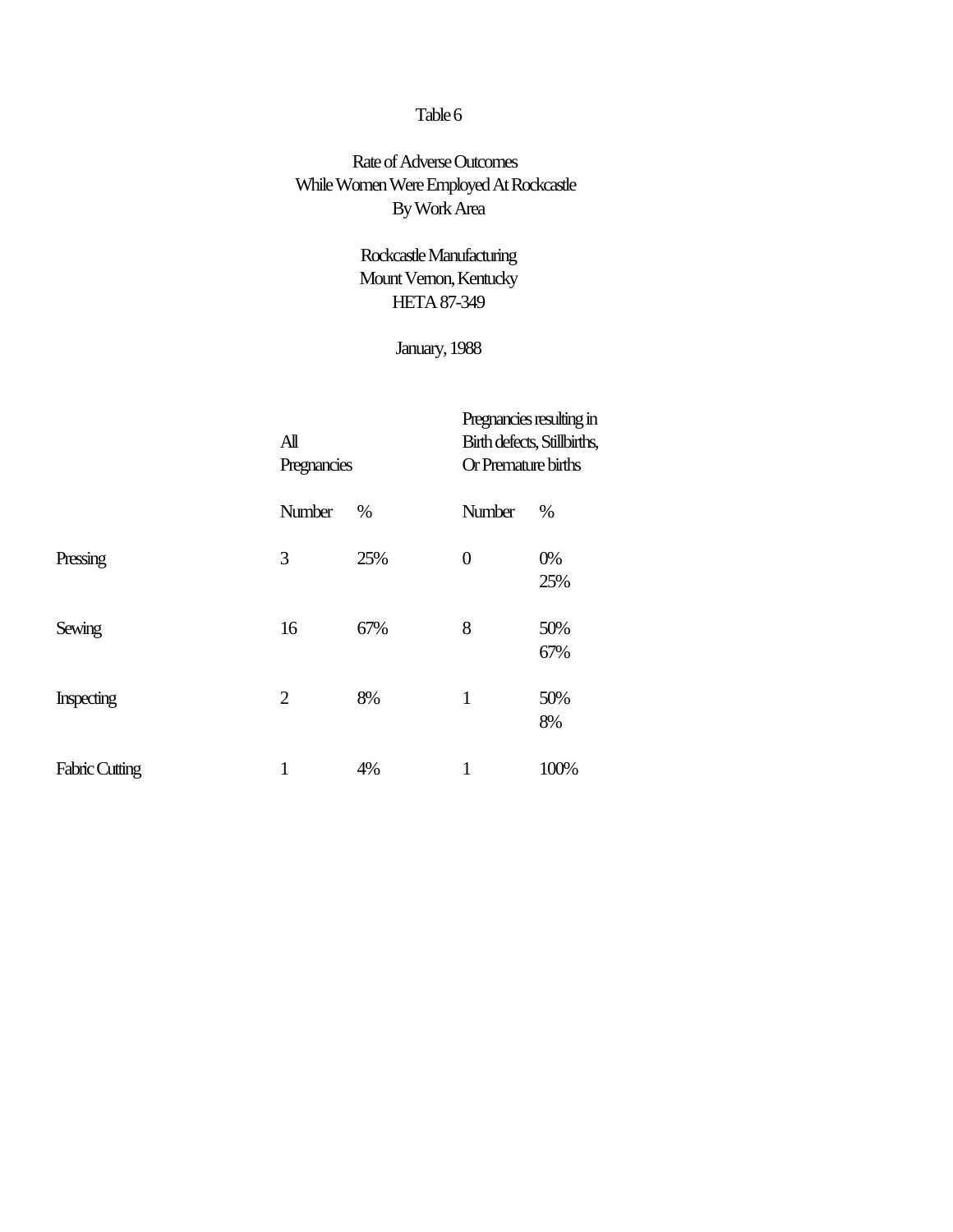# Rates of Musculoskeletal Complaints Among Current Rockcastle Employees

Rockcastle Manufacturing Mount Vernon, Kentucky HETA 87-349

January, 1988

Complaint Proportion Who Reported Symptoms

| <b>Shoulder Pain</b>   | 38% |
|------------------------|-----|
| Neck Pain              | 35% |
| Lower Back Pain        | 35% |
| <b>Upper Back Pain</b> | 34% |
| Leg Pain               | 33% |
| Forearm Pain           | 19% |
| <b>Hand Numbness</b>   | 17% |
| <b>Elbow Pain</b>      | 15% |
|                        |     |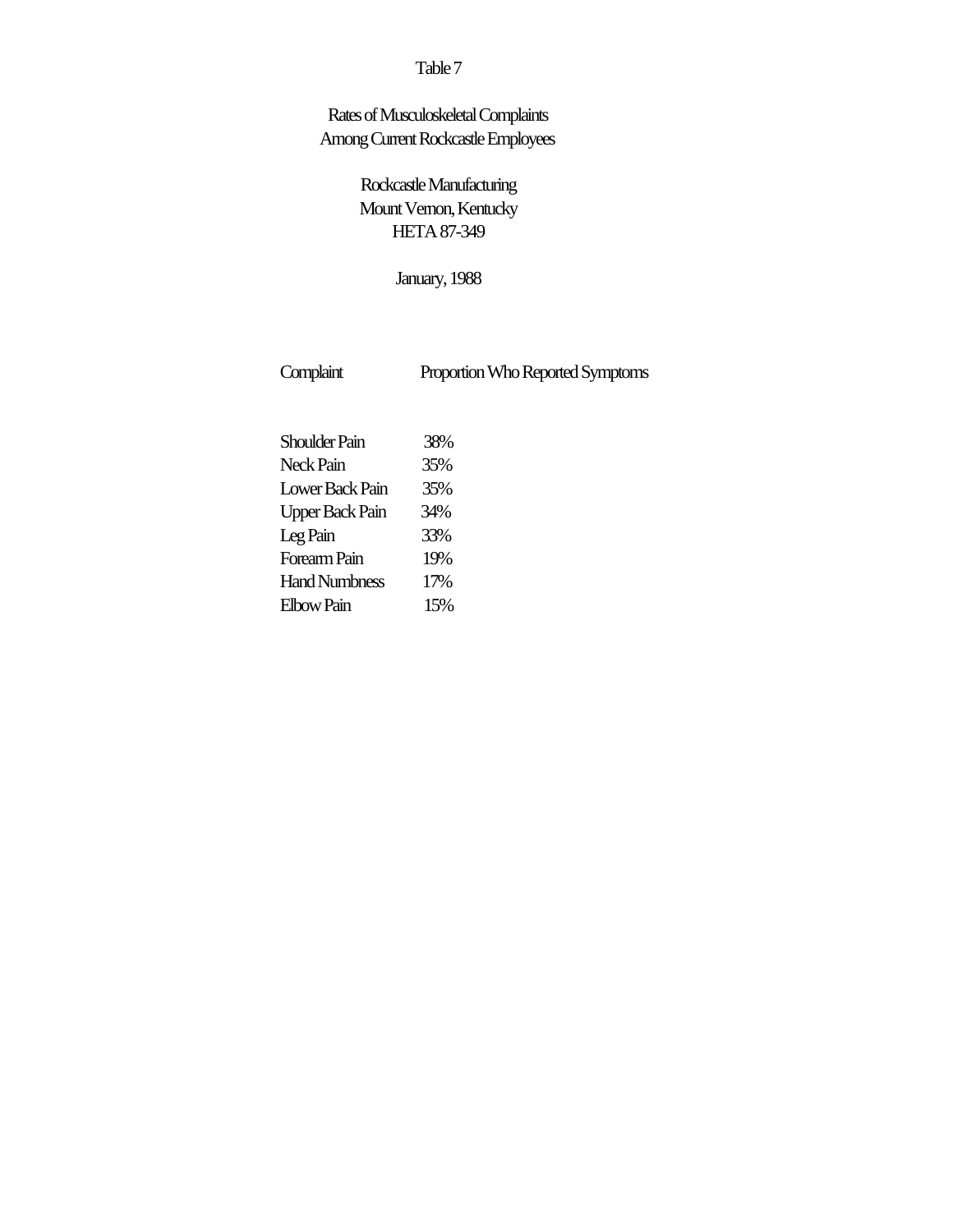# Rates of Irritation Complaints Among Current Rockcastle Employees

# Rockcastle Manufacturing Mount Vernon, Kentucky HETA 87-349

### January, 1988

# Complaint Proportion Who Reported Symptoms

| <b>Frequent Sneezing</b> | 28%    |
|--------------------------|--------|
| <b>Buming Eyes</b>       | 27%    |
| <b>Runny Nose</b>        | 24%    |
| Skin rash                | 24%    |
| <b>Buming Nose</b>       | 23%    |
| Headache                 | 22%    |
| Lightheadedness          | 12%    |
| Sore Throat              | 10%    |
| Ringing in Ears          | 9%     |
| <b>Nausea</b>            | 5%     |
| Stomach Cramps           | 3%     |
| Fainting                 | 1%     |
| Vomiting                 | $<$ 1% |